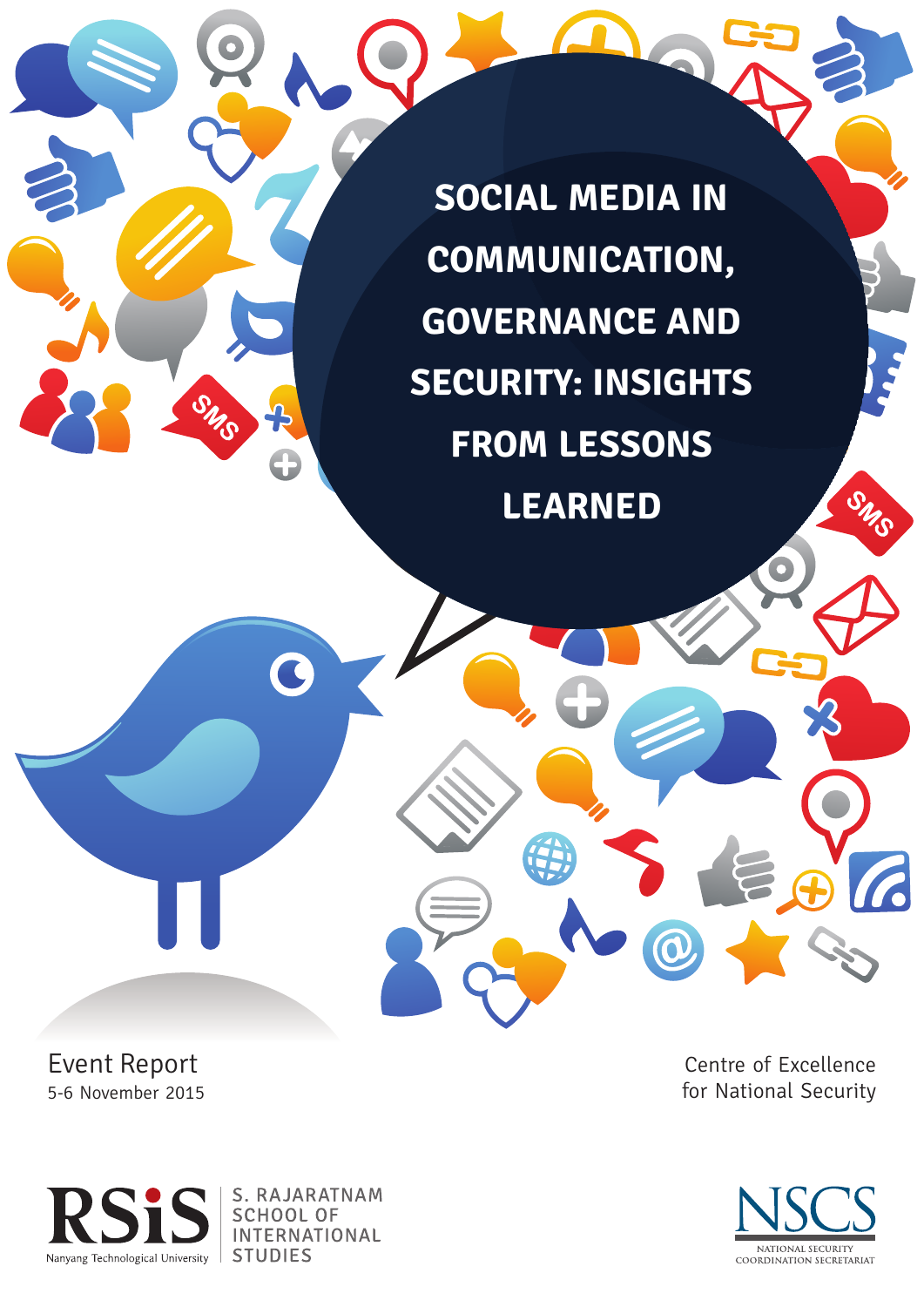# **Event Report**

# **SOCIAL MEDIA IN COMMUNICATION, GOVERNANCE AND SECURITY: INSIGHTS FROM LESSONS LEARNED**

## **Report on the workshop organised by:**

Centre of Excellence for National Security (CENS) S. Rajaratnam School of International Studies (RSIS) Nanyang Technological University, Singapore

## **Supported by:**

National Security Coordination Secretariat (NSCS) Prime Minister's Office, Singapore

#### **Rapporteurs:**

Joseph Franco, Dymples Leong, Cameron Sumpter, Romain Brian Quivooij, Tan E Guang Eugene and Jennifer Yang Hui

## **Editor:**

Damien D. Cheong

*The workshop adheres to a variation of the Chatham House Rule. Accordingly, beyond the speakers and presenters cited, no other attributions have been included in this report.*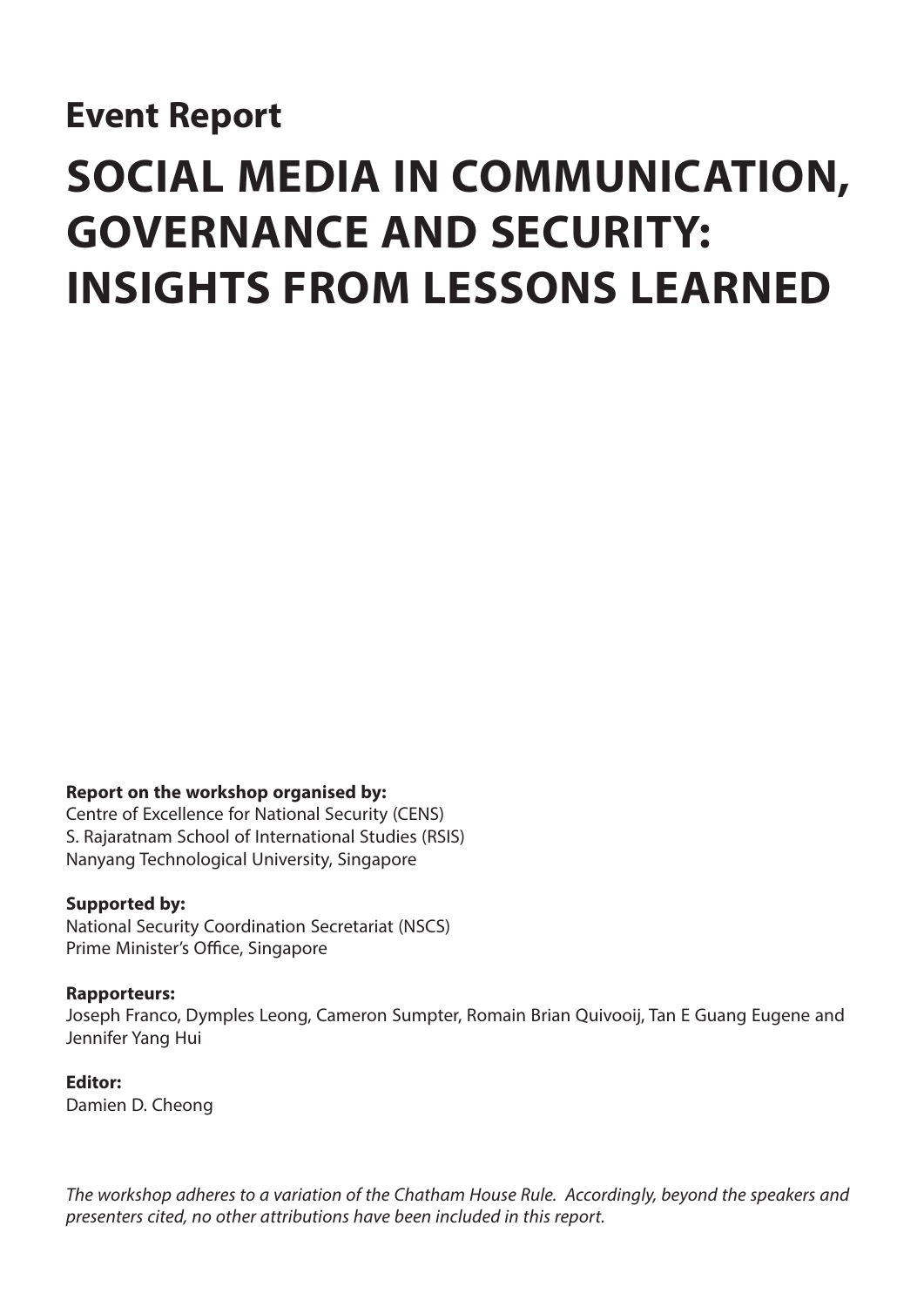# **CONTENTS PAGE**

| 1.  | <b>Executive Summary</b>                                                  | 3              |
|-----|---------------------------------------------------------------------------|----------------|
| 2.  | <b>Welcome Remarks</b>                                                    | 5              |
| 3.  | <b>Keynote Address</b>                                                    | 6              |
| 4.  | Panel 1: The New Media Landscape: Existing Trends and Foreseeable Futures | $\overline{7}$ |
| 5.  | Panel 2: Insights to Navigate the New Media Landscape                     | 10             |
| 6.  | <b>Panel 3: Governance</b>                                                | 14             |
| 7.  | Panel 4: Dealing with Information and Misinformation on Social Media      | 17             |
| 8.  | Panel 5: Social Media in Analysis and Investigation                       | 21             |
| 9.  | Programme                                                                 | 24             |
| 10. | List of Speakers and Chairpersons                                         | 27             |
| 11. | <b>About CENS, RSIS &amp; NSCS</b>                                        | 28             |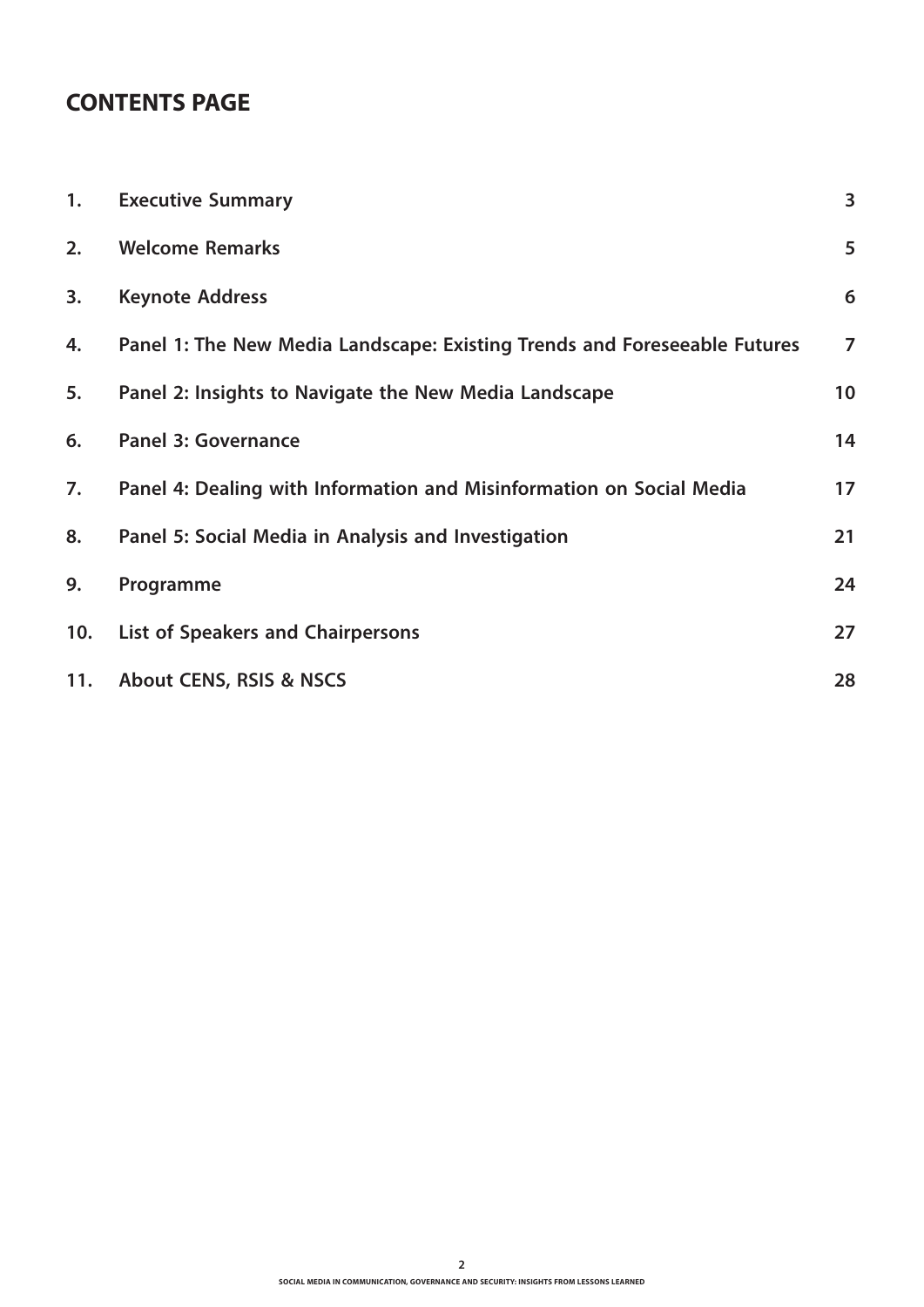## **EXECUTIVE SUMMARY**

## **Keynote Address: Social Media in Communication, Governance and Security: What Should we be Focusing on?**

David Epstein, Vice President of Corporate and Regulatory Affairs, Optus, Australia, argued that while social media had brought significant changes to the speed and reach of message dissemination, the phenomena should be understood simply as the latest development in the ongoing evolution of corporate communications in the public sphere. He opined that while social media had challenged the dominance of mass media, it would not necessarily replace it. He argued that when dealing with the changes brought about by social media, more pragmatism and less hysteria was required.

## **Panel 1: The New Media Landscape: Existing Trends and Foreseeable Futures**

The opening panel of the workshop started with a presentation by Yahoo Singapore's Editor-in-Chief, Marc Lourdes, who spoke on the evolving media landscape and the ways in which Yahoo had carved out a niche by embracing contemporary strategies while respecting traditionally rigorous editorial practice. Patrick Nathan, Vice President, Corporate Information and Communication, SMRT, spoke on the array of communication techniques employed to deal with crises. While social media was deemed crucial in terms of creative engagement and broad transmission, Nathan stressed that face-to-face dialogue was still the most effective way of maintaining public trust and confidence.

## **Panel 2: Insights to Navigate the New Media Landscape**

The panellists discussed novel communication strategies for the online realm that included opinion-shaping, positive message framing and story-telling. The first presenter, Bertha Hanson, Consulting Editor, The Middle Ground, explained how internet silos, noticeable in online communities, were impairing constructive debates online. This occurred when a single/particular view was advocated and amplified at the expense of alternative views. She argued that readers needed to distinguish between opinions and fact so that they can be better-informed, and suggested that some 'citizen journalists' and bloggers needed to adopt principles of journalism to ensure credibility. The second panellist, Wu Jie Zhen, Executive Director, The Hidden Good, discussed the rationale for focussing on positivity when crafting messages. She demonstrated how this was done through four video clips. She argued that positive messages could negate the negativity/cynicism that was observable in online discourse. The third presenter, Meera Jane Navaratnam, Digital Strategy Consultant, Accenture, argued that the elements of a good story included: engaging/relatable storyline, emotional pull, simplicity of language, easy to recall, and contagious. These were central in getting people's attention and influencing them.

#### **Panel 3: Governance**

#### **DISTINGUISHED LECTURE**

## **Managing Full Spectrum Communications: Experience from the Cross-government Space**

Emily Hands, Head of National Security Communications, PMO, UK, said that full spectrum communications had become the preferred approach of the British government in recent years. Deployment of full spectrum communications not only entailed using the entire range of government capabilities to make positive things happen domestically, but also involved reacting to external issues that were sometimes negative. The full spectrum approach included media handling, marketing, advertising, digital communications and specialist outreach. Hands also discussed the national security communication framework that involved: (a) explaining; (b) reassuring; (c) prompting; (d) amplifying; (e) delivering; and  $(f)$ influencing. She argued that communications while helpful in explaining government policies, could not replace the formulation of good policies.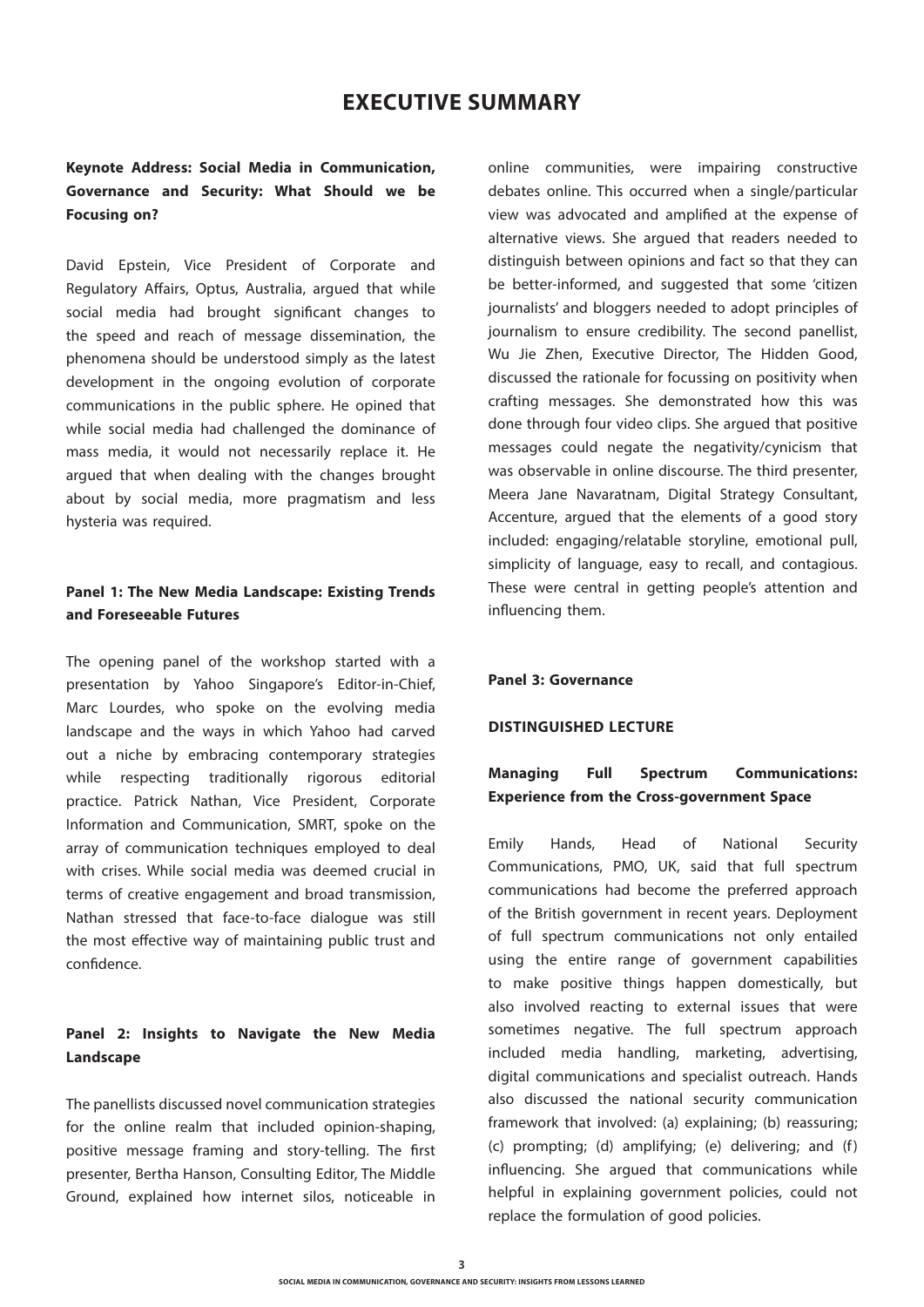#### **LECTURES**

Dinesh Vasu Dash, Director (Information), Information Directorate, MINDEF, discussed the importance of strategic communications to MINDEF. He said that as Singapore had a citizen army, MINDEF and the SAF's relationship with Singaporeans was very important. The new media landscape posed several challenges that could undermine public trust such as politicisation of policies and issues; challenges to official narratives stemming from overconfidence/lack of information; and spread of misinformation/rumours. As such, MINDEF's engagement with the public was crucial in maintaining and enhancing trust. He also discussed how MINDEF viewed strategic communications as well as its efforts to deal with misinformation online. Bilveer Singh, Associate Professor, National University of Singapore and Adjunct Senior Fellow, CENS, discussed the use of social media by some activists and scholars to recast certain events in Singapore's history (e.g. Operation Coldstore in 1963). He argued that there was a need to set the record straight, and suggested that releasing historical documents related to the event(s) was a good starting point.

## **Panel 4: Dealing with Information and Misinformation on Social Media**

Keshav S. Dhakad, Regional Director, IP & Digital Crimes Unit (DCU), Microsoft Asia, spoke about Microsoft's strategy to make an individual's online experience safer. He shared that Microsoft was an ardent advocate of online safety, and detailed how its PhotoDNA technology had been used to track online child predators. The second speaker, Ashwin Reddy, CEO, Fiords and former Chief Social Media Strategy Officer, Kantar Group (India), discussed the use of bots on social media networks to misinform, block information, and provide false information to data collectors. The third speaker, Kristina Lerman, Project Leader, Information Sciences Institute, University of Southern California, discussed the ease at which emotions could spread between individuals on online social networks, which had implications for sentiment analysis. The final speaker, Ponnurangam Kumaraguru, Associate Professor, Indraprastha Institute of Information Technology, India, shared his experiences in dealing with misinformation on social media, and how it led to the development of TweetCred, a plug-in to mitigate the spread of misinformation.

#### **Panel 5: Social Media in Analysis and Investigation**

Panel 5 focused on Singapore-based examples of how social media and the exponential growth of digital communications have been exploited by criminals. Alexis Loh, honours student, NUS, presented on dating apps that were being used to entice, ensnare and exploit victims. Date rape and child grooming were the two most common sexual offences perpetrated via dating apps. Yee Zhi Wei, final year psychology student, NTU, discussed online love scams, which according to statistics, had resulted in losses amounting to approximately S\$8.8M. The profile of typical scammers and their victims was also discussed Both presenters recommended that more public education campaigns were needed to raise awareness of the risks posed by sex offenders and scammers. These findings originated from projects carried out by the students for the Police Psychological Services Division under the supervision of Deputy Director Dr Majeed Khader. The final speaker, Teo Wee Meng, Head Technology Crime Investigation Branch, Criminal Investigation Department, presented on how the Singapore Police Force, used social media to track and arrest "The Messiah", a self-professed member of Anonymous.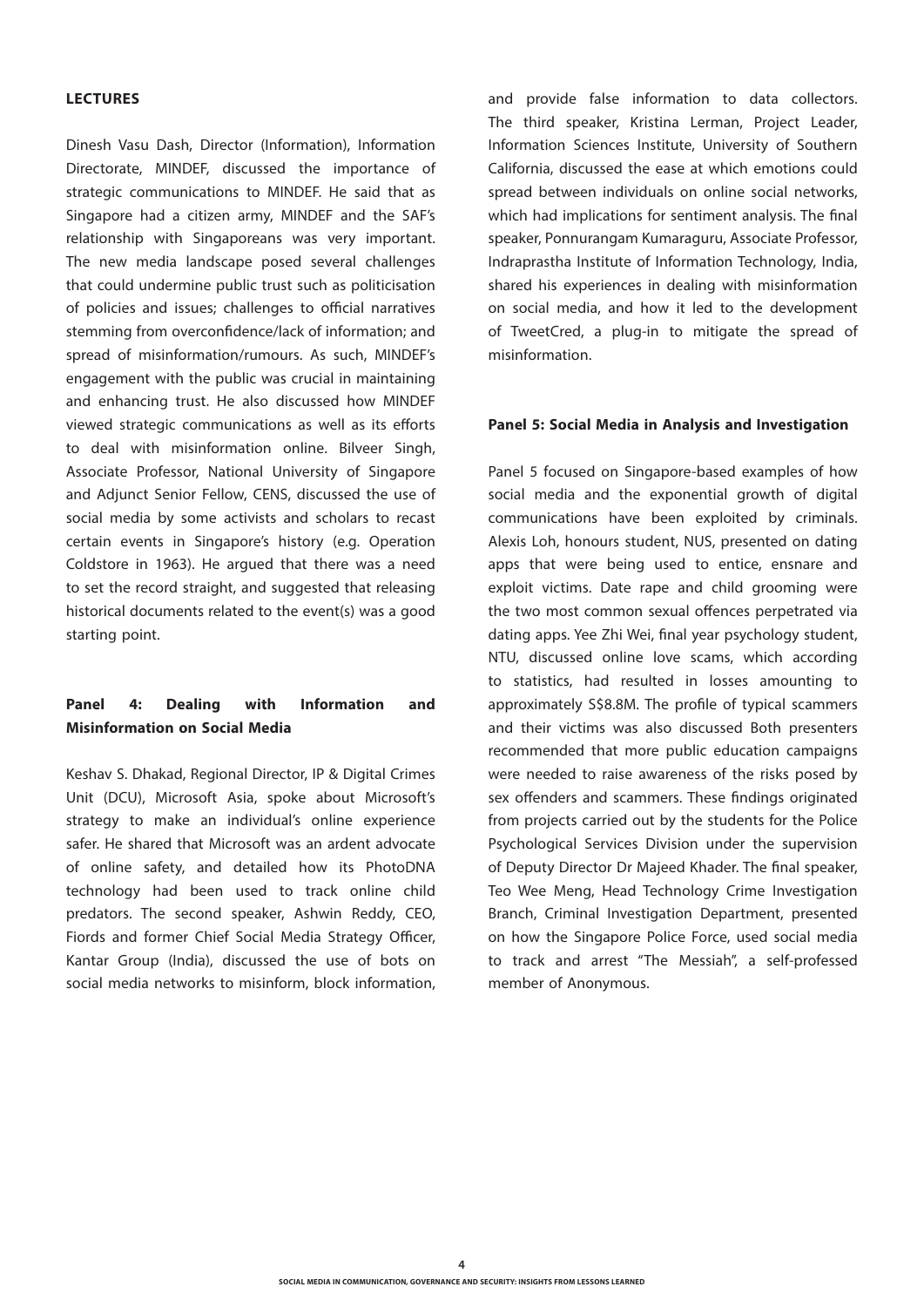## **WELCOME REMARKS**

#### **Welcome Remarks**

*Shashi Jayakumar, Head, Centre of Excellence for National Security (CENS), S. Rajaratnam School of International Studies (RSIS), Nanyang Technological University (NTU), Singapore*

**Shashi Jayakumar**, Head of the Centre of Excellence for National Security (CENS) opened the workshop by warmly welcoming speakers and participants. He briefly outlined the work conducted by CENS, which is one of the five centres in the S. Rajaratnam School of International Studies (RSIS) at Nanyang Technological University (NTU) Singapore. CENS itself has four component research programmes, including radicalisation, homeland defence, cybersecurity, and social resilience. A key part of the Centre's function is to inform the thinking of local government agencies, and through workshops prompt critical thinking on what

lessons can be drawn from global best practices and what can be adapted for Singapore's needs.

Jayakumar discussed the influence of social media in the domains of communication, governance and security in contemporary affairs as well as the impact on how practitioners operate. New and innovative ways of engaging people have been developed to cut through the clutter in the online environment, and interactions between governments and citizens have, in some ways, become more personal. In the security domain, social media platforms have become rich sources of data and information for detecting crimes and national security threats as well as preventing incidences from occurring. Jayakumar identified some of the related challenges when using social media data such as obtaining relevant data quickly and preventing contamination of data from social bots.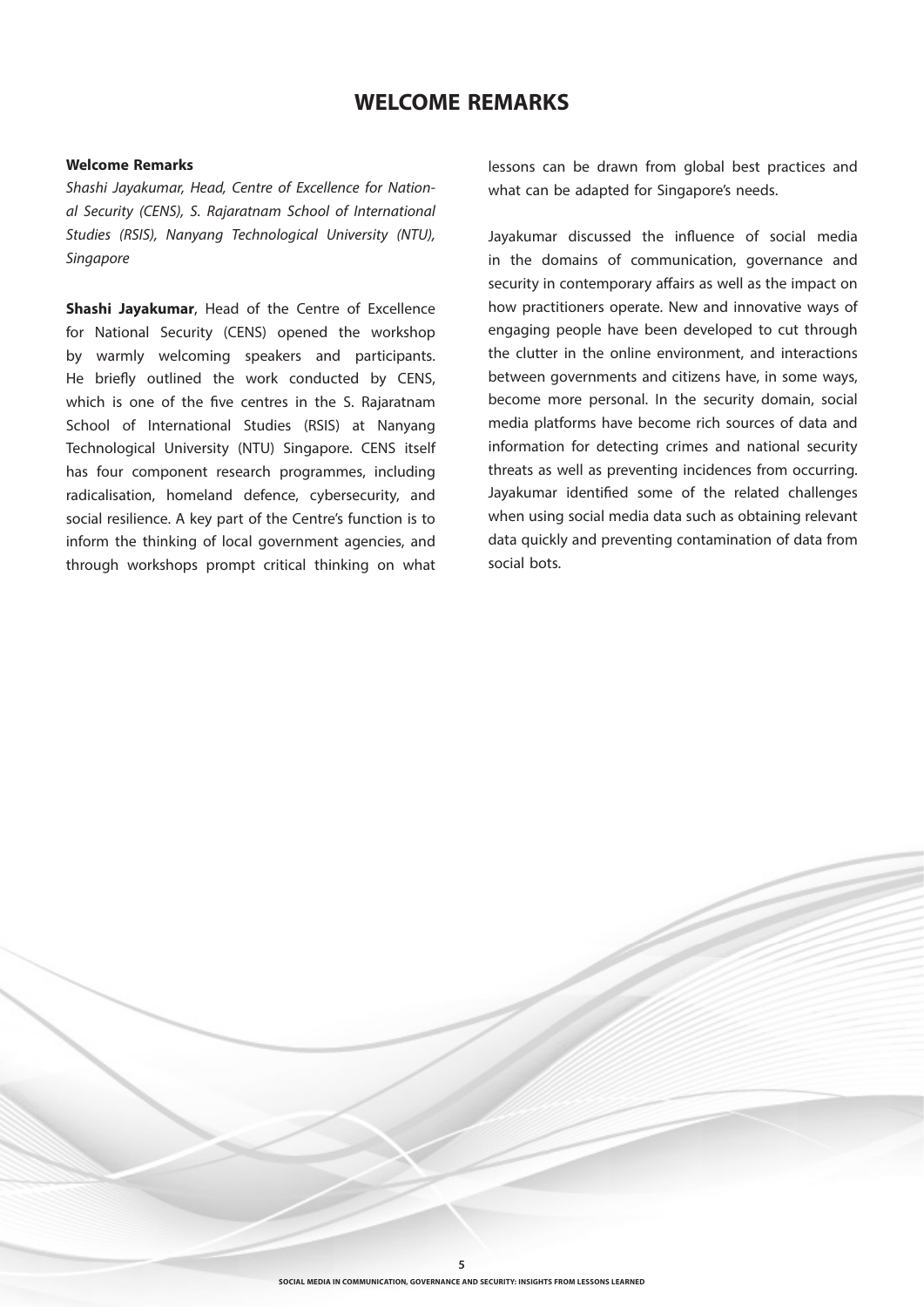## **KEYNOTE ADDRESS**

## **Social Media in Communication, Governance and Security: What Should we be Focusing on?**

*David Epstein, Vice President of Corporate and Regulatory Affairs, Optus, Australia*

**David Epstein** began his address by reflecting on the interactive website launched by the Clinton Administration in 1997, which was considered unique at the time. Given that this initiative was introduced almost 20 years ago, Epstein found it curious that many still regarded social media as novel.

Social media is often misperceived as distinct from traditional forms of mass communication, but should instead be described simply as a development that is predominantly characterised by a many-to-many framework, as opposed to the traditional one-to-many model. Epstein believed that social media would not replace traditional media structures, and that this was key in determining how best to manage it more effectively.

Epstein observed that some entities were understandably cautious of new media as it creates unrestricted communication flows. This, ultimately, results in a loss of control of the generation and dissemination of messages. Yet, developments in media and communication platforms are not new. National newspapers, telephony, radio and television broadcasting were regarded as revolutionary not too long ago. Social media can therefore be regarded as a turbo-charged version of earlier phenomena in changing social dialogue.

With regard to improving messages, Epstein observed that participants in the public sphere can either contribute or disrupt the delivery of messages through social media. This underscores the importance for both governments and businesses to present well-conceived narratives grounded in ethical values. The challenge is to negotiate the blurred line between effective inclusion and manipulation/propaganda. Epstein argued that the substance of a message is more important than spectacle, and that social media campaigns must strive to be authentic, personal, and dynamic in order to be effective.

In relation to the future of existing social media platforms, Epstein noted that while they do provide a podium for the amplification of diverse voices, the resulting conversation only occurs within privatelymanaged information exchanges, such as Google, Facebook, and Twitter. These platforms may be rendered obsolete in the future by new commercial models and technological advancements. To remain relevant, companies will need to evolve quickly, which could result in social media providers focussing more on distribution and data analysis rather than content.

Turning to security and safety issues pertaining to social media, Epstein observed that transnational cybercrime, the virtualisation of the global drug trade and the online presence of terrorist organisations were key areas of concern. An act of terrorism that once took weeks or months to plan, could now be organised within hours using social media. For law enforcement, detection is now more challenging, and involves complex decisionmaking processes to mobilise effective and timely responses across different jurisdictions. The capacity of state institutions could be strained as a consequence.

Epstein concluded by reminding the audience that social media is an evolving phenomena. The extent of whether social media is profoundly different from past media developments should be reflected upon. Epstein argued that it was important to carefully manage certain aspects of new media such as the speed and scale of dissemination and the many-to-many model of social exchanges. Adapting to social media need not be fundamentally disruptive.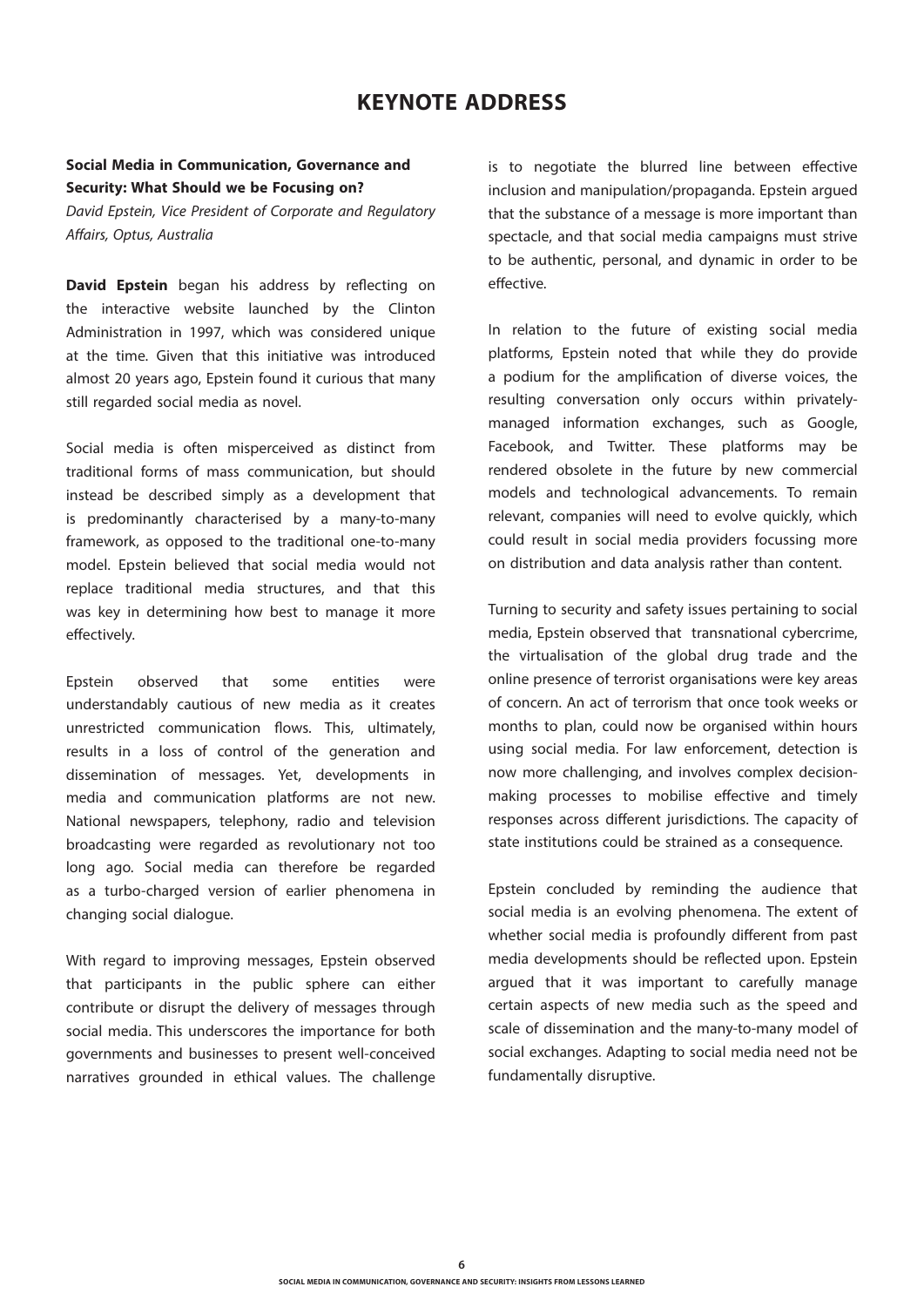## **PANEL 1 The New Media Landscape: Existing Trends and Foreseeable Futures**

#### **The Tech Revolution in Media**

*Marc Lourdes, Editor-in-Chief, Yahoo Singapore*

**Marc Lourdes** began with an introduction to Yahoo and Yahoo Singapore. He observed that while many tech companies had surpassed Yahoo as a communications platform, the "grand old man of the Internet" was currently ranked third in the world for internet penetration, and was also the number one visited site globally for news, finance, and sport. Yahoo is the second most visited site in Singapore despite having one of the smallest media teams, with eight websites and four social media accounts managed by ten individuals. Lourdes said that Yahoo Singapore attempts to tread the middle ground between the traditional broadsheet press and contemporary online infotainment, and focuses on hyper-local content, which is partly informed by the Yahoo search team, which provides information on trending issues of the day.

One way in which social media has affected today's crowded news landscape is that stories are now generated from popular online posts, which have been shared multiple times and commented on extensively. Yahoo Singapore takes a slightly more nuanced approach to this technique, digging deeper into the backstory of a particular incident and discussing any broader social or ethical implications the story may evoke.

Another feature of the contemporary news landscape is that readers' attention spans have shrunk considerably. The average time spent on web pages has decreased from four minutes to around two minutes, yet each session is becoming more frequent. This is driven in part by the ability of users to access the Internet on their mobile devices.

Social messaging platforms like WhatsApp are also changing behaviour, as users choose to share content on platforms more commonly associated with chat-style conversations.

For Lourdes, the greatest challenge facing news media today is the danger of sacrificing accuracy in an effort to release content before the competition. When stories are pushed out quickly, the requisite layers of editing, oversight and fact-checking are reduced, and mistakes are often made. Yahoo Singapore's mantra is not 'firstto-be-first' but 'first-to-be-right', which Lourdes agreed is an approach that all media companies should be taking, as speed without accuracy is potentially damaging.

Looking to the future Lourdes opined that web-based URL model was on the decline, and media companies could reside on purely distributive platforms. This is noticeable today with the majority of content from some media companies consumed predominantly on social media sites rather than the outlet's website. Distributing in this way not only broadens readership but also opens up new channels for revenue and allows publishers to focus on what they are good at, which is creating engaging and informative content.

Lourdes concluded by discussing possible futures related to the media landscape. Further developments in technology will change the media landscape significantly. Advances in areas such as 360 degree video and virtual reality, promise to enhance user experience by effectively taking the consumer directly to the news story by manipulating sensory reception. Lourdes said that technology will increasingly become part of the user as devices become embedded in clothing, and that holograms seen in science fiction films will begin to challenge the current dominance of the touch screen interface.

#### **Enhancing Public Trust: SMRT's Experience**

*Patrick Nathan, VP Corporate Information and Communication, SMRT*

**Patrick Nathan** began his presentation by proclaiming that social media was not enough in terms of public communications. Although new communication technology eases mass communication, public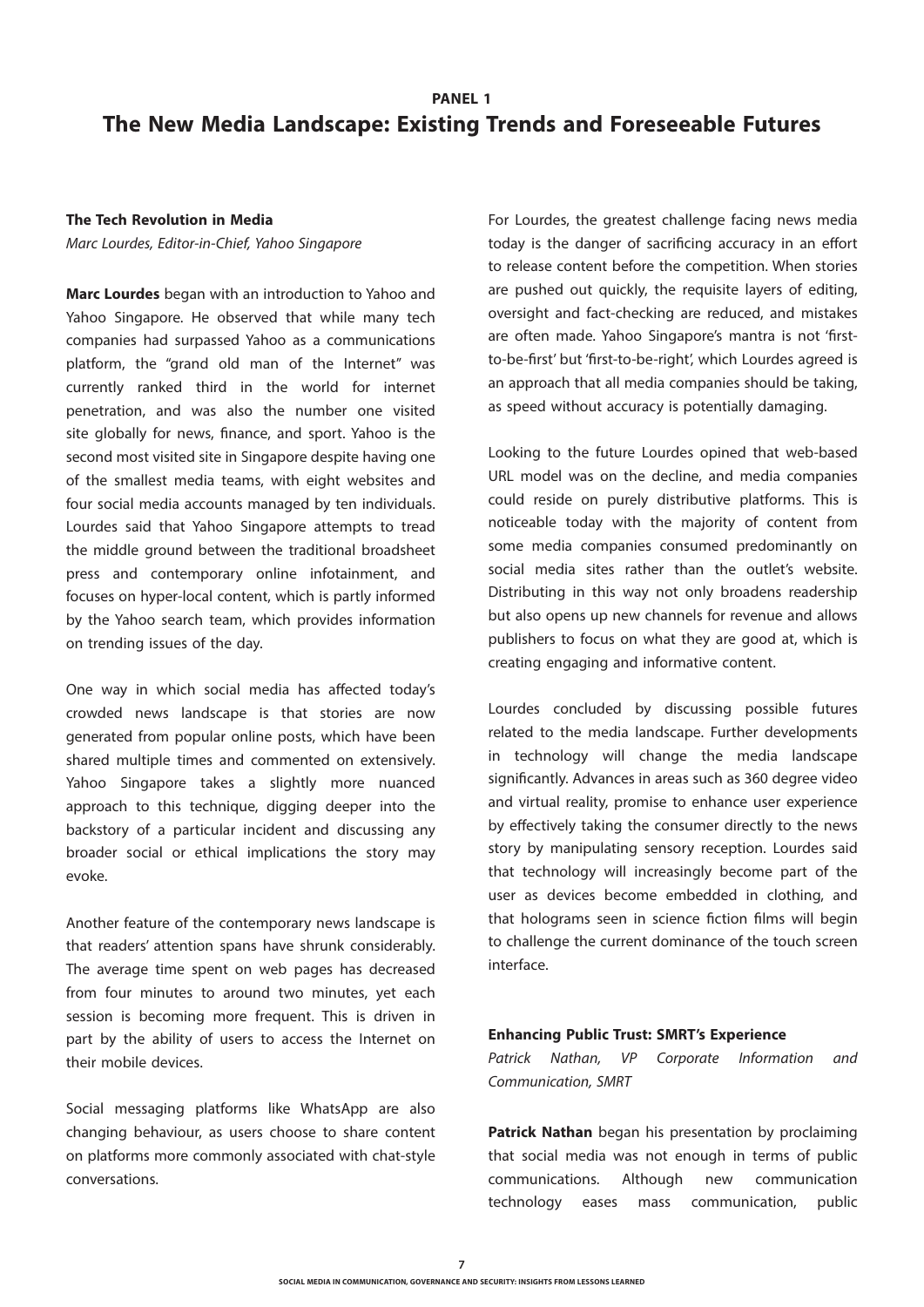transport, as a 'frontline' service-oriented organisation, requires real human interaction/engagement. SMRT is therefore focussed on building trust and staying true to its strategic narrative, while maintaining the flexibility to respond to changing circumstances. The company aims to be people-centred and socially responsible, while reassuring its customers that maintenance and major upgrade initiatives are on track.

In recent years SMRT has learned lessons in effective communication, and past didactic approaches taken toward public relations have now evolved into a more human-centric approach that deals directly and simply with customer concerns. A range of communication platforms are used by SMRT to ensure its messages are delivered to commuters, and Nathan stressed the importance of understanding the difference in managing each outlet, relative to the platform's respective function. It is essential to be discerning about the various social and traditional media assets as well as understand that multiple platforms are required to effectively relay a given message. The style and substance of the message should also be appropriate to the platform from which it is delivered.

The social media sites primarily used by SMRT are Facebook and Twitter, which are employed to both disseminate information as well as maintain customer relations. Nathan revealed that contrary to common perceptions, SMRT actually receives more compliments than complaints. While the reach and influence of social media communications are clear, it is vital for SMRT to actively engage communities through traditional media and face-to-face meetings, especially during disruptive projects to improve network infrastructure.

Nathan pointed out that while a majority of passengers waiting at stations may seem immersed in their mobile phones, people are still conscious of the signs and signals around them, which provide information about potential disruptions to their journey. The implication being that while SMRT utilises mobile apps and online alerts, offline and personal communication appears to be still more effective in delivering messages.

Remarking on data fusion analysis, Nathan said it was important not to believe everything one sees, as companies may provide wonderful visualisations and infographics, which conceal inaccurate or misleading data. Instead, companies and organisations should build their own systems of analysing data, which will lead to greater customisation that meets specific needs.

On 7 July 2015, SMRT experienced a major disruption on two of its busiest lines for two-and-a-half hours, which affected around 400,000 people. In response, the company sent out thousands of station and in-train announcements, as well as tweets, Facebook posts, and media statements. However, in the aftermath it was traditional media–television and radio broadcasts–that were deemed most effective in rebuilding public trust. These mediums were highly effective in explaining what went wrong and what was being done to prevent such events from reoccurring.

Social media was a constructive feature of this and other communication objectives of SMRT, but Nathan stressed that most important was promoting advocacy and confidence through personal contact and face-toface communications directly with stakeholders and members of the community.

#### **Discussion**

A participant asked whether social media feedback from the public have had an effect on the strategic decisionmaking processes of companies. A speaker replied that while social media feedback is increasingly being taken into account, it is understood that companies are now doing business in a maturing environment with more discerning and vocal customers. In this environment, social media is just another channel of communications and not something that is a completely new phenomenon that requires a distinct strategy.

A participant asked about how virtual reality technology can be applied to online media. A speaker stressed that virtual reality (VR) is a business first and foremost. Therefore, companies will seek to earn quick revenue from it and the easiest way to do this is through gaming and entertainment. However, VR also has realworld applications that can make a difference in fields such as medicine and media. He argued that VR will be more useful for online media compared to other channels as it is able to enjoy "the best of both worlds", i.e., the best of broadcast which are videos and moving images and the best of print which are text and still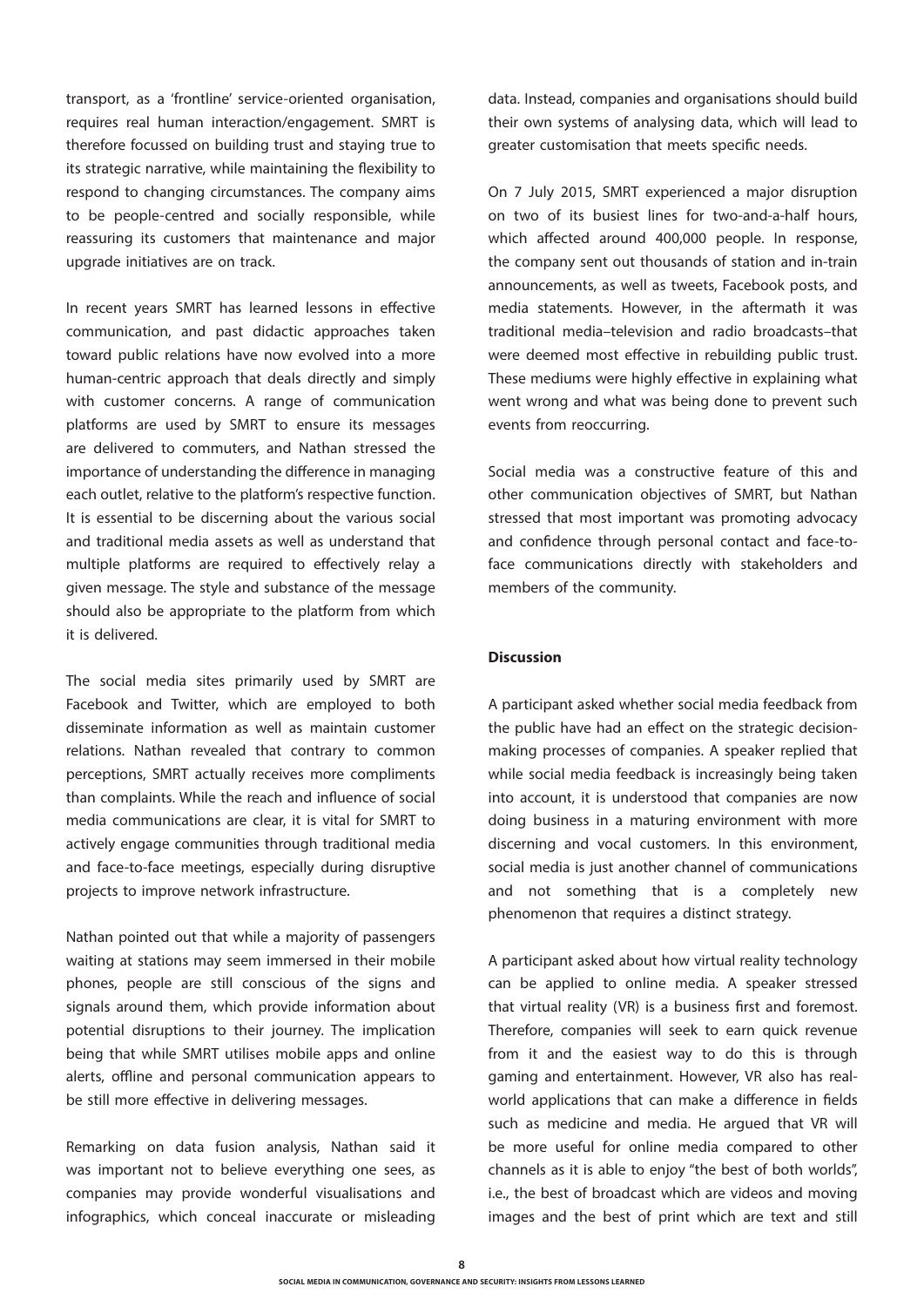images. He added that VR is: (a) more compatible with online media as plug-ins; (b) a more robust operating system; and (c) a stronger text tag could be more easily accessed through computers than televisions.

The issue of trolling activities on social media platforms was also discussed. A speaker shared that he would ideally like to monitor all comments on such platforms, including those that appear on his organisation's social media channels. However, he explained that this would be unnecessary as Singapore society is already quite mature to police trolls. This can offen be seen in the comments section, where trolls are named and shamed for their negative or unnecessary comments. The speaker explained that his organisation is more concerned with maintaining the accuracy of the articles and content they publish. He added that preventing trolling was impossible.

A participant asked if it was possible to measure the effectiveness of corporate communication, particularly with regard to social media. The speaker pointed out that his organisation uses the usual social media metrics which are in a way granular by industry standards. However, he elaborated that such metrics do not quite appeal to him as he personally likes seeing what the shift in public sentiment really is. He argued that one could use surveys but they are expensive and timeconsuming. He highlighted the importance of feeling the pulse of the people, and how his company still receives a high volume of feedback via telephone hotlines and email. He explained that he needs to integrate feedback from traditional channels as well as social media platforms. Feedback from disparate channels and sources is fundamentally different, and accuracy is key when integrating them. The speaker argued that rather than industry measurements, he believes that shifts in public sentiment are the real metrics.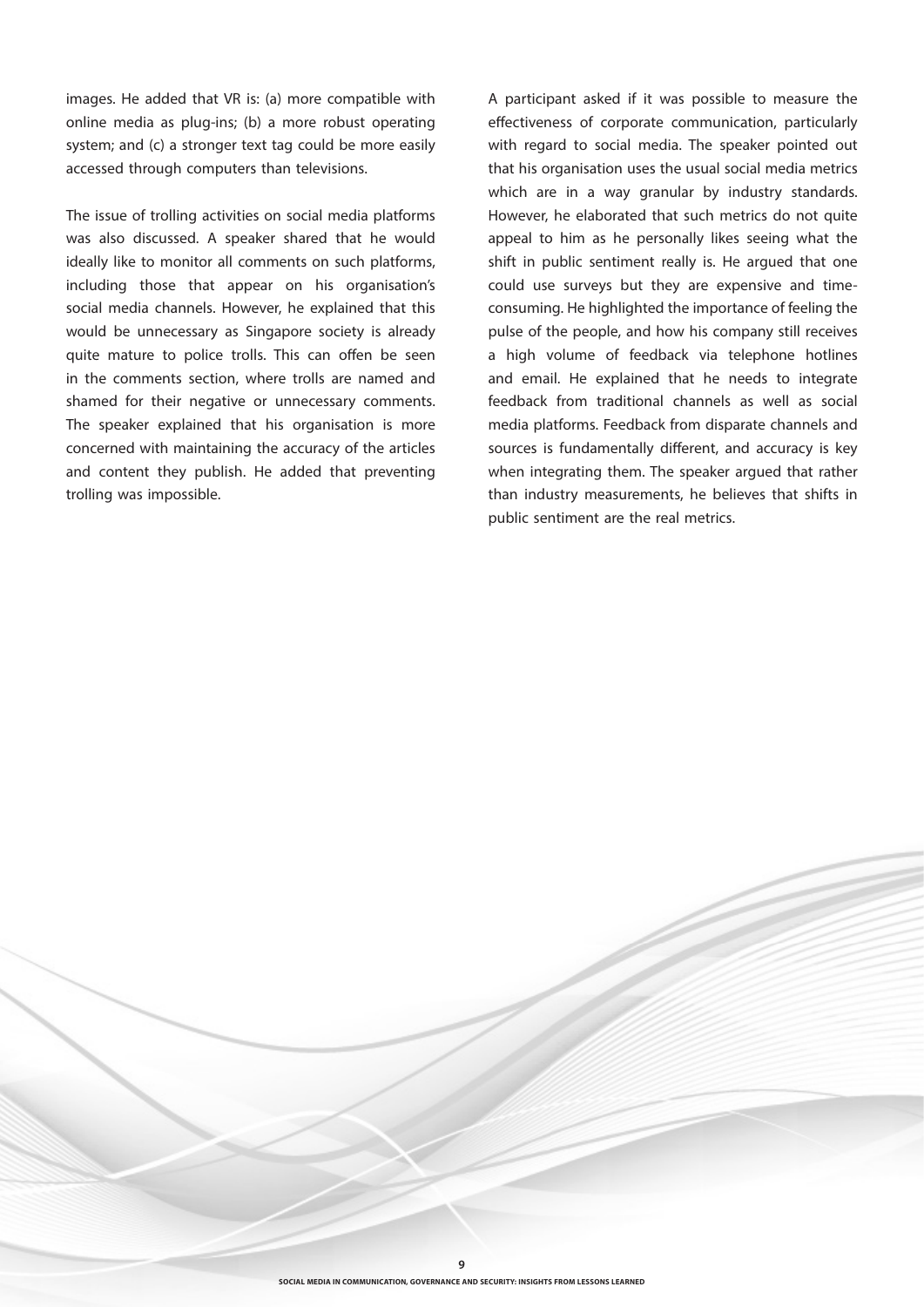# **PANEL 2 Insights to Navigate the New Media Landscape**

#### **Shaping Constructive Opinions Online**

*Bertha Henson, Consulting Editor, The Middle Ground* 

**Bertha Henson** argued that social media will be increasingly used as a way of reaching out to people. As such, a key issue is to determine whether these interactive means of communication can persuade people to change their minds. Basing her argument on the phenomenon of online polarisation, she explained that individuals are not easy to convince. Many internet users join communities of like-minded people known as "internet silos", where dissenting views were not tolerated. This results in an "echo chamber effect" through which people mutually reinforce their own opinions and beliefs.

Henson described the mind-set prevalent in internet silos as an "awful mentality", which compels members to believe in the group they are part of, to stay within this community and support it. As these internet users do not have experience in constructing balanced arguments, they resort to a language of emotion that intensifies fundamental passions such as joy and sadness. Another amplifying factor lies in the fact that individuals might be psychologically "trapped" by their online identities, which makes it difficult for them to express and for accept divergent points of view.

Drawing on her own experience, Henson enumerated three successful rules of engagement that she adopts on her personal Facebook page: (a) forbidding namecalling; (b) forbidding use of vulgarities and intimate conversations; and (c) "hijacking" agendas, whereby contributors monopolise online conversations on topic(s) of their choice. Fellow discussants can vote to have the transgressor(s) removed from her page.

A more positive strategy of constructive opinion-making lies in the tones adopted by online writers. Not taking oneself too seriously is particularly useful in engaging people, as opposed to employing a threatening tone. Tighter control over content sharing is also effective, as this minimises the dissemination of offensive and misleading material. Henson also cautioned against misinterpreting an issue's newsworthiness, which could have become artificially inflated from emotive comments, reposts/sharing and seeming popularity online (viral). Fact-checking was therefore necessary to determine if the issue was really as significant/important as was made out to be.

Honesty and transparency were, for Henson, the key principles of good journalism. The former referred to public humility, such as the acknowledgment by an author of his/her limited experience, while the latter referred to the sources of information used and the potential conflicts of interest that might affect one's credibility. Henson lamented the emergence of socalled citizen journalism, which she likened to eye witnesses rather than professional reporters. Journalists describe the nature of phenomena, the reasons why events happened and the actors involved, while citizen-journalists seemed to simply (re)post often unsubstantiated information online.

A major challenge in the social media domain pertains to the difficulty of separating personal opinion from fact, as both are often closely intertwined online. Opinion is not fact and should not be treated as such. When offering opinion, the person/entity reporting the information was just as important as the facts.

## **Revealing the Hidden Good: Dealing with Negativity Online**

*Wu Jie Zhen, Executive Director, The Hidden Good* 

**Wu Jie Zhen** explained that the Hidden Good movement was conceived about two-and-a-half years ago in response to a number of surveys, which suggested that Singaporeans were apathetic, emotionless and inconsiderate. For example, it was common to see articles on websites such as STOMP complaining about the misbehaviour of Singaporeans (e.g., sitting on reserved seats on MRT trains). It was thought that such portrayals of Singaporeans were inaccurate, and hence the necessity for a platform that highlighted the good deeds and kindness of Singaporeans.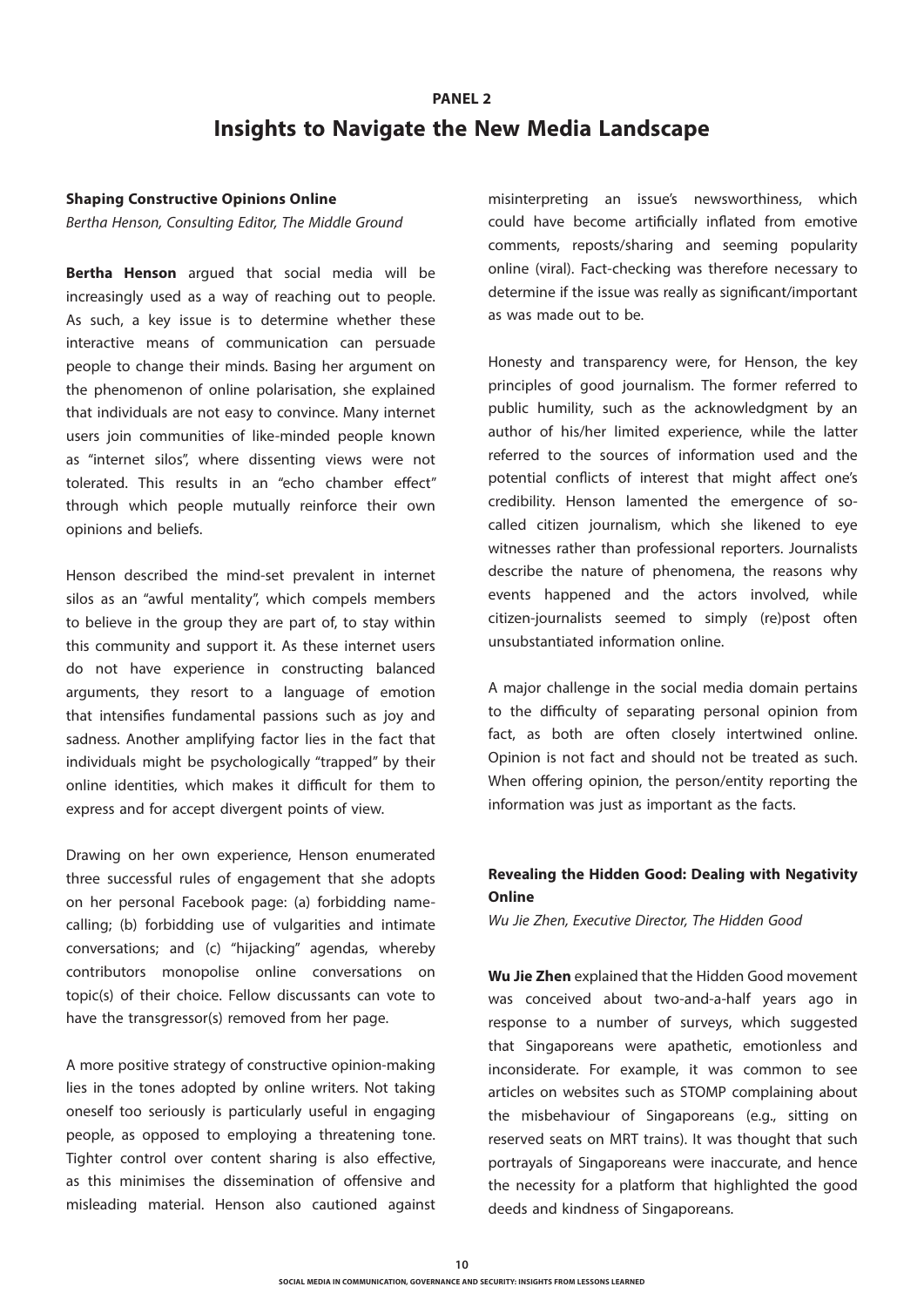The Hidden Good aims to build narratives of goodness/kindness primarily through simple social experiments that are filmed and disseminated online, as well as reshape perceptions and spark constructive conversations among communities by social activities/ events. Wu bemoaned the pervasiveness of fluff and noise on social media, and stressed the importance of conveying positive messages that inspire empathy and positivity. The Hidden Good's vision is to create a better society by bringing to light the compassion/positivities within communities, which is often overshadowed by sensationalism and negativity in the media.

The loudest media voices in Singapore today are still from the mainstream news outlets and controversial bloggers, and Wu believes that ideas from the youth increasingly need to be amplified. The people behind the Hidden Good want Singaporeans to fall in love with their country all over again; not in a "contrived way of nationalistic pride" but through an active appreciation of the myriad little moments that people should be mindful of and thankful for. One example is that people should probably be grateful for the 350 days per year that the Singaporean public transport system operates with flawless efficiency, instead of quickly criticising occasional inconveniences to their daily commute.

The Hidden Good combines online media influence through its YouTube channel with on-the-ground community activities. The organisation collaborates with MediaCorp, as well as independent YouTube media channels, and employs user feedback to inform its on-the-ground initiatives. Partnerships are important to the organisation, which also works together with government agencies, creative industries, foundations, schools, and generally anybody interested in amplifying positive societal participation.

Wu played two videos to illustrate the Hidden Good's work. The first was an invitation to non-Muslims to participate in breaking fast (iftar) during Ramadan in 2015. The diverse turn-out and congenial atmosphere produced precisely the type of interfaith exchange and educational conversations the organisation seeks to promote. Wu observed that social media messaging only works if it is organic and develops naturally through networks, rather than being contrived or constructed.

The second video depicted a social experiment where young conscripts of the Singaporean Armed Forces (NSF) were put in a situation to determine their reaction to an attempted theft of their interlocutor's bag. All NSFs attempted to retrieve the bag by chasing the 'thief'. In this experiment, the Hidden Good wanted to change negative perceptions of NSFs by highlighting that not all were spoilt and inconsiderate.

In conclusion, Wu shared her vision of employing social media as a tool to create opportunities at the grassroots level for people to not only deliberate on social issues, but also to take ownership in creating the type of community and society in which they would like to live.

#### **Effective Storytelling and Influencing Online**

*Meera Jane Navaratnam, Digital Strategy Consultant, Accenture*

**Meera Jane Navaratnam** observed that online consumers of contemporary media do not need to listen to, agree with, or follow the rules of those seeking to convey a certain message. While social media has significantly extended the potential reach of communication, attentive reception requires the message to be framed and delivered in ways that engage today's highly fickle audiences.

Navaratnam used the recent political campaigns in Singapore that made use of various social media platforms to appeal to voters as an illustration. It was not simply the medium which enabled political parties to communicate directly with members of the community she argued, but the use of concise emotive language and personal messaging which evoked perceptions of authenticity.

Another example cited was the divergent coverage of the haze that engulfed Singapore in 2015. Channel News Asia posted on Facebook that smoke from the forest fire was "a manmade tragedy and a crime of vandalism against society", which Navaratnam admitted, resonated with her. In order to engage effectively with people, messages have to be pitched appropriately for the platform.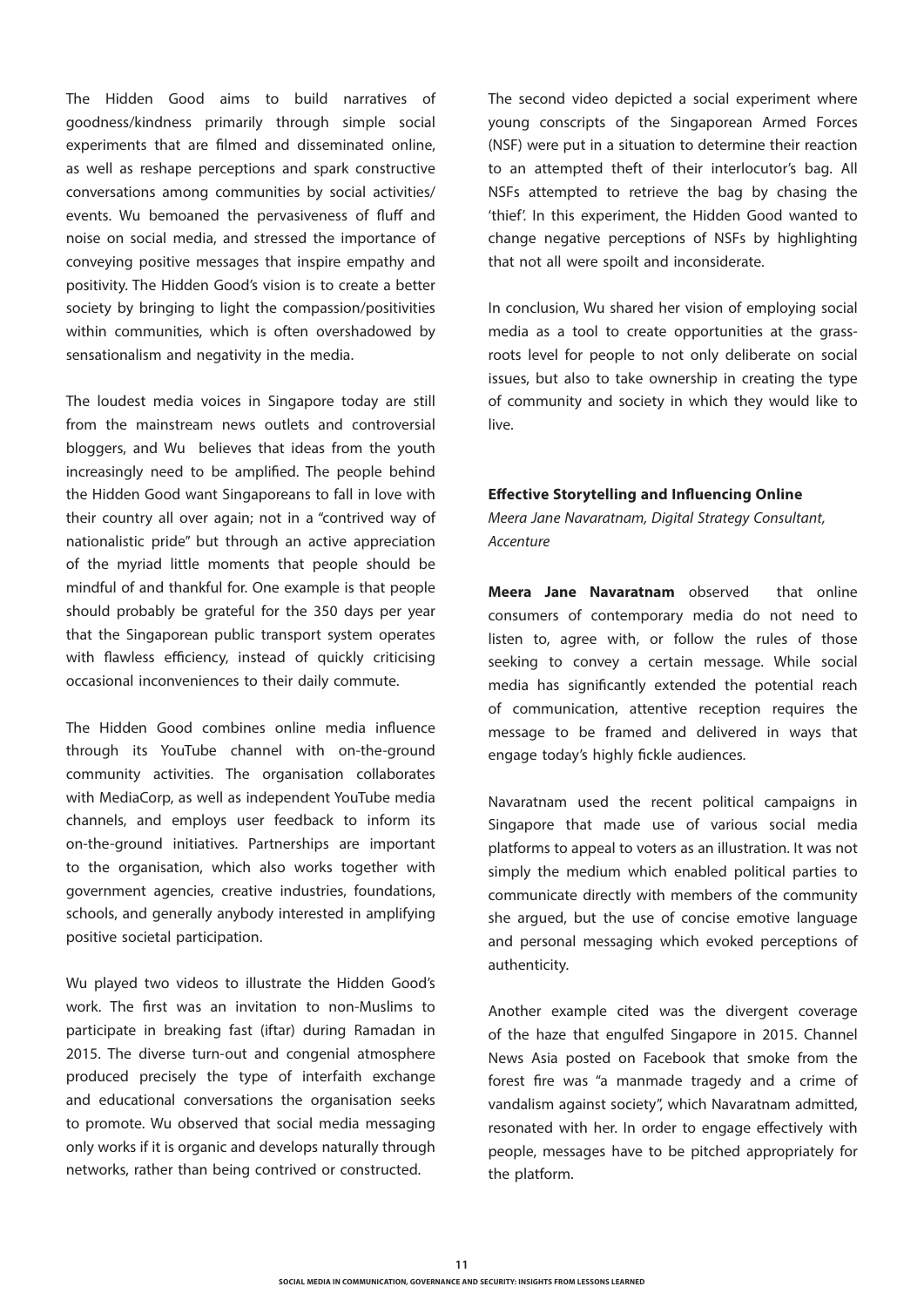Navaratnam explained that storytelling was a good way of engaging audiences. While it is easy to write a press release, create an infographic, or to discuss statistics, a successful message was ultimately about emotiongeneration. Once people are engaged on an emotional level, you have their attention and can begin to influence their actions or preferences. Currently, digital media is dominated by visual content, and communicators must be attentive to ways in which images can make people stand up and believe in something, or showcase an idea or perspective.

According to Navaratnam, there were five key points to remember when attempting to engage audiences through storytelling:

- 1. Stories need to express emotions and tap into people's perception of who they are
- 2. Audiences must be emotionally invested in the message and must be given a reason to believe in what is being conveyed;
- 3. Messages require energy and must impel people to act
- 4. A clear call to action should be transmitted at the conclusion of a message
- 5. Communications need to be authentic and impart legitimacy

The story is always more important than the words, and Navaratnam highlighted the importance of digging deeper to look for ways people are personally affected by a particular situation or event. It is also essential to keep the message simple so that it may be easily received and understood. A key theme in content that goes viral online is that it appeals to emotion and is communicated through simple language and/or lucid images.

Navaratnam summed up by stressing that storytelling was about getting to the heart of things and making people want to pay attention to the message by conjuring emotional responses. Reaction is essential; media communication today is no longer one-way, but an interactive conversation between the conveyors of a given message and those whom they seek to engage.

#### **Discussion**

A speaker was asked to comment on how to deal with toxic behaviour online when the Internet itself facilitated unrestricted speech. The speaker affirmed that while individuals did have the liberty to express themselves freely online, there were those who were apprehensive about sharing their thoughts on social media for fear of being ridiculed and harassed. These people, the so-called "silent majority", were simply reading and absorbing rather than engaging, which meant that real debate could not occur. It was not only the readers who were adversely affected by online trolls and bullies, young writers and journalists, too, were targets, and some have even quit the industry. The bottom line was that people had to learn how to put their views/ opinions across in a more civil manner.

Questions regarding ways to manage and put out effective messages and stories were also raised. A speaker responded that there is a need to ensure that messages are sent out in a sincere manner. The ability to focus on the solutions and explain how these may impact persons concerned is also crucial. Messages that are simple and straightforward would resonate more with the members of the public.

A participant enquired about how to gauge the impact of online videos. A speaker acknowledged that knowing whether the viewers were taking something away from online videos is a challenge. She revealed that her organisation uses videos as a means to discuss important topics and issues relating to Singapore, and that the impact was measured by the number of partners her organisation was able to collaborate with. She saw value in enhancing the existing work of partners through helping them use social media tools to improve communications with their target audiences.

A participant asked how government departments could better engage the public in the context of today's digital movement. The speaker acknowledged the difficulty government agencies were facing in relation to public engagement. In contrast to private companies which have very particular target consumers or audiences, government agencies need to communicate to a variety of people. She emphasised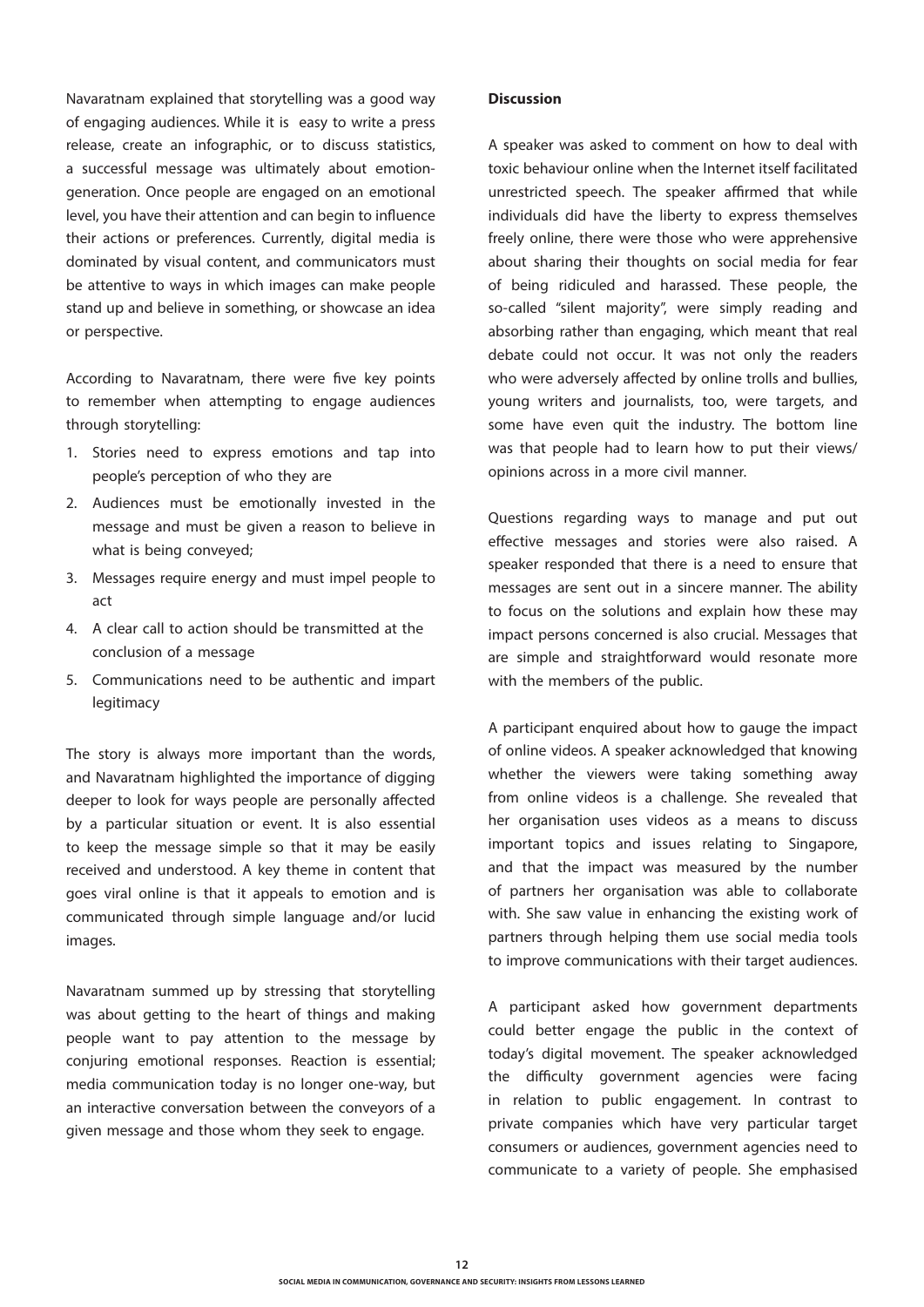the importance of understanding one's audience. She used the controversy over the CPF as an example and explained that one needs to identify the people who are actually engaging online negatively. Why are they unhappy? What are they uncertain about? What are their questions and difficulties? What is their age range and socioeconomic class? The speaker underscored that the government should know the different types of communities it is dealing with and based on that, it

should build a narrative that engages with each one of them distinctly. She argued that the audience should then be informed about the solution one is trying to provide and what one is trying to enable. Stories of how the CPF actually helps Singaporeans on the ground should be shared. Instead of trying to explain the facts, talk about how the experience has been and how it has enabled different people.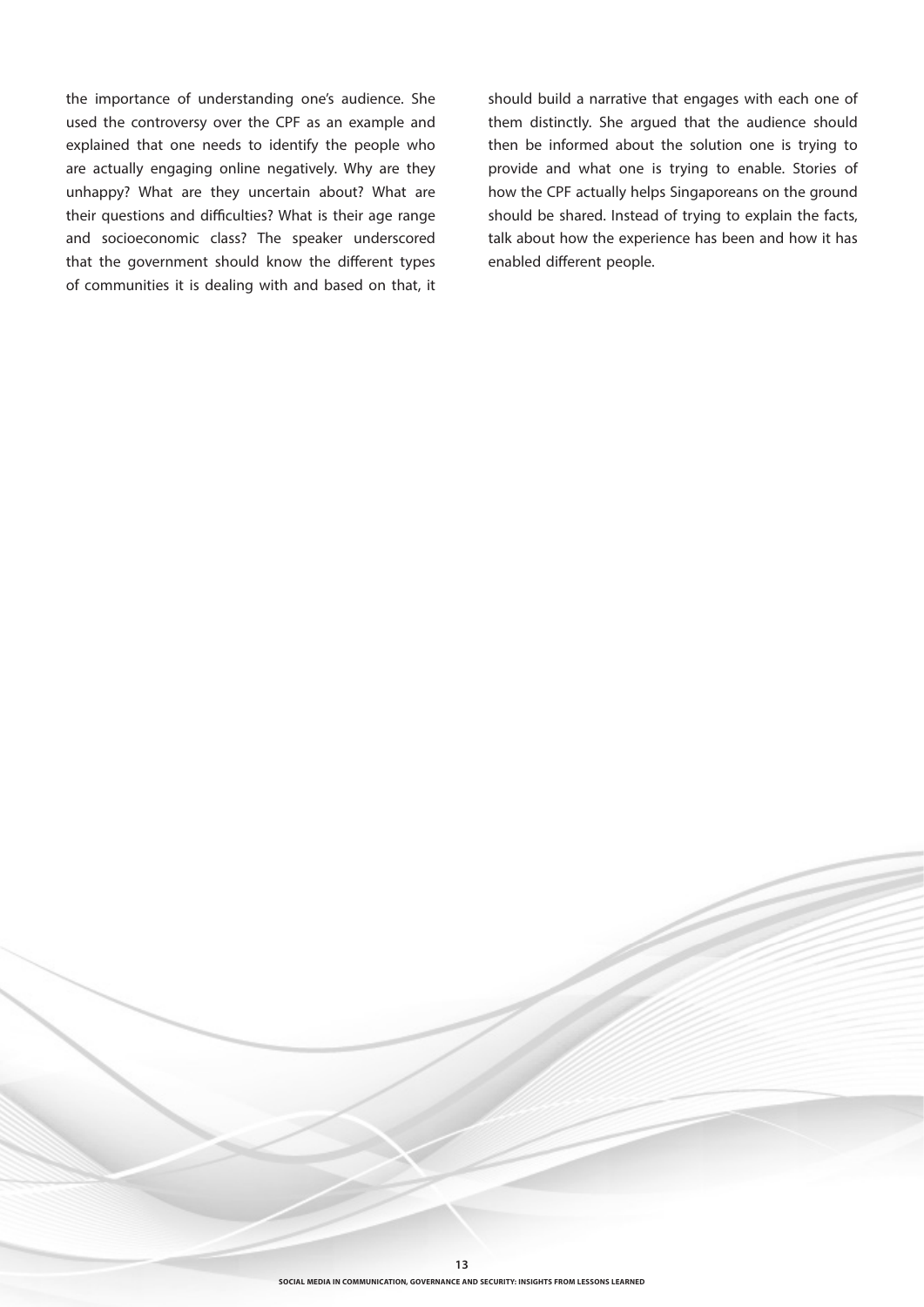#### **DISTINGUISHED LECTURE**

**Managing Full Spectrum Communications – Experience from the Cross-government Space** *Emily Hands, Head of National Security Communications, Prime Minister's Office, United Kingdom*

**Emily Hands** observed that the concept of full spectrum communications, though not new, has now gained recognition/acceptance in many governments. Full spectrum communications involves the application of governmental capabilities to enact policy actions as well as utilise communications to craft valid responses for both domestic and international issues. She argued that with the myriad of tools available, practitioners should be more discerning when employing them.

Hands explained that communications in relation to national security could be used to: (a) explain; (b) reassure; (c) prompt; (d) amplify; (e) deliver; and (f) influence the public on policy decisions by the government. Communications, however, should be seen as a way to smoothen the delivery of government policy, and not as a substitute for good policy. Hands emphasised that communications should not exist in a policy vacuum, and had to be part of a systematic delivery process. She also suggested that governments should seek to engage and project influence on both friendly and hostile states by using soft power and diplomacy.

Hands discussed the work of the Government Communication Service (GCS) within the scope of national security communications. The GCS is responsible for directing and coordinating cross-government efforts in anti-radicalisation work. Efforts undertaken include outreach to schools and communities to counter extremism. A news coordination centre is set up in times of severe crisis to facilitate seamless cross-government communications. GCS also manages a suite of comprehensive communication tools including digital, broadcast, community and discrete communications, and such tools are evaluated for effectiveness. Strategic planning is also done around the big issues facing the

government. Hands cited the example of the Greek crisis, where the British government issued warnings and practical travel advisories (e.g., tourists were strongly advised to bring extra cash and medication) to potential/existing British tourists to Greece.

Hands identified several mechanisms to fulfil government communication objectives: (a) coordination; (b) people; and (c) prioritisation of communication tools. Firstly, coordination in a full-spectrum environment involves enabling mechanisms within a crisis management framework. This includes multiple meetings, overarching strategies and concept frameworks. Secondly, people and processes are important. Finally, the prioritisation of communication channels to convey policies involves deciding on the most effective way to deliver policy outcomes. She noted that attempting to utilise all possible communication channels for every issue would result in a diluted and ineffective outcome. She argued that evaluating the effectiveness of full spectrum communication strategies should be conducted to determine if short-run objectives were being met, as well as additional analyses to ensure improvements in the long run.

#### **LECTURES**

## **Strategic Communication and Governance: The MINDEF Perspective**

*Dinesh Vasu Dash, Director (Information), Information Directorate, MINDEF, Singapore*

**Dinesh Vasu Dash** discussed the MINDEF/SAF perspective on strategic communications in Singapore. He began by observing that media consumption patterns of Singaporeans had changed significantly over the years, and the public was exposed to a multitude of differing views and opinions in the online domain. MINDEF/SAF had to be nimble and adapt to these developments as well. Of significant concern was the negative framing of issues that had the potential to undermine support for MINDEF/SAF. MINDEF/SAF acknowledges that without the support/contributions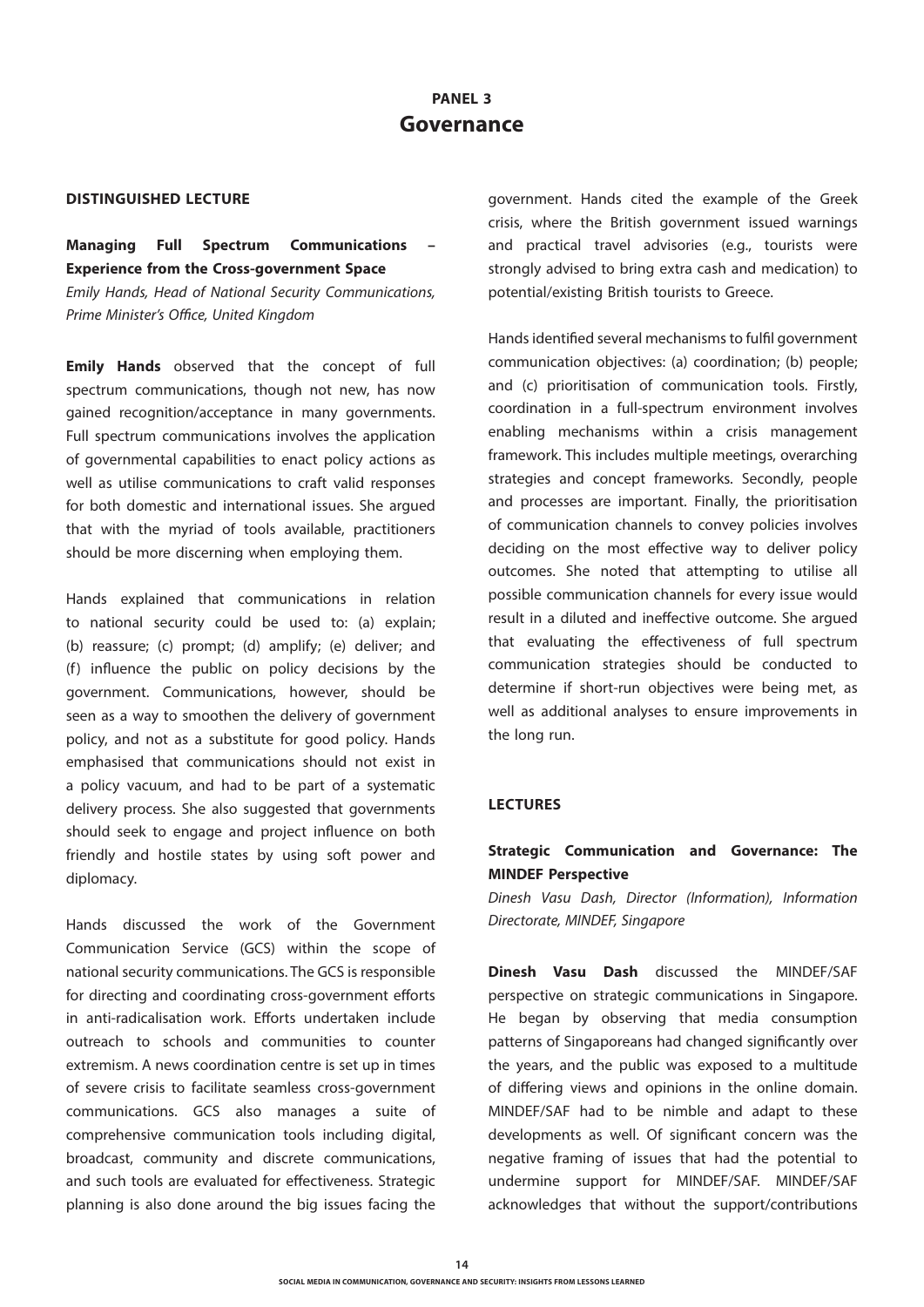of citizens, it would be extremely difficult to perform its duties. It therefore places citizens at the forefront of all its efforts and activities, and actively seeks to maintain good rapport.

Dash also identified four factors in the new informational landscape that would impact the public sector: (a) increased scrutiny of policies in the public space; (b) challenges to official narratives; (c) spreading of misinformation; and (d) the politicisation of policies and issues. Firstly, the increased scrutiny of policies such as housing and transportation by the public is part of the development of Singapore. Secondly, due to the different perspectives of history available, younger generations of Singaporeans might feel that Singapore might not be as vulnerable, and are less cognisant of the potential threats facing the city-state. Thirdly, the spreading of untruths and rumours that creates misperceptions among the public. For example, the claim by an online website that goods and services tax would increase to 10% after the General Elections. This prompted the Ministry of Finance to quickly debunk the claim. Lastly, the politicisation of policies and issues could undermine institutions, and adversely affect political and public support.

Dash also discussed how informational activities were coordinated to support MINDEF/SAF's organisational objectives. Broadly, these involved: (a) public communications; (b) communication to internal audiences; and (c) community engagement efforts. In terms of public communications, various promotional/ publicity events and even entertainment platforms such as movies (e.g. Ah Boys to Men) are used to increase public awareness of the SAF. Social media channels were important in this regard as well. This was underscored by the fact that the Defence Minister, Dr Ng Eng Hen, actively engages the public via his Facebook page. The MINDEF/SAF-related websites are also useful as a source of information for the public and for them to provide feedback. Internal audience communications focus mainly on personnel. Community engagement activities involve collaborating with external groups and networks to enhance education and community outreach efforts. For example, NEXUS, a national education government initiative, works closely with various ministries such as the Ministry of Education in coordinating and disseminating messages in relation to Total Defence. It also administers education programs such as N.E.

Animation in schools.

Two case studies were subsequently discussed: (a) the SG50 events where MINDEF/SAF played a significant role; and (b) how MINDEF countered misinformation online. Firstly, in relation to the SG50 celebrations, MINDEF/SAF distributed 1.2 million fun packs to all Singaporean households as part of the Golden Jubilee National Day Parade (NDP) celebrations. This involved complex and complicated logistical/coordination planning. MINDEF/SAF's heavy presence in social media enabled it to inform, highlight and share moments during the celebrations. The NDP was live-streamed online, and mobile apps detailing information regarding the parade were developed. In relation to countering misinformation online, swift responses were needed to ensure that rumours were dispelled quickly. Reframing online narratives was also critical in this regard. Dash cited the video of an RSAF marshaller breakdancing as an example of how the human dimension/face of the SAF was highlighted. Dash concluded his presentation by arguing that operations, policy and communications should be closely linked.

## **Attempting to Reshape History through Social Media: Implications for Governance**

*Bilveer Singh, Associate Professor, National University of Singapore and Adjunct Senior Fellow, CENS, RSIS, NTU*

**Bilveer Singh's** presentation discussed how Singapore's national narratives were being challenged by revisionists in the offline and online sphere. He observed that the political discourse in Singapore had moved in a particular direction over the last 50 years, and there had been no major challenges to the national narrative in that time. However, attempts to examine nonofficial (alternative) accounts of Singapore's history have become increasingly popular in recent times. For example, on the basis of newly-discovered historical documents, some individuals, have challenged the official historical account of Operation Coldstore. Operation Coldstore was carried out on 2 February 1963 in response to the threat by the Malayan Communist Party (MCP), which had from 1945 to 1963, sought to overthrow the government in Singapore. Many people who were believed to be communists and/or communist sympathisers were detained in the Operation.

Singh argued that these 'newly-discovered' documents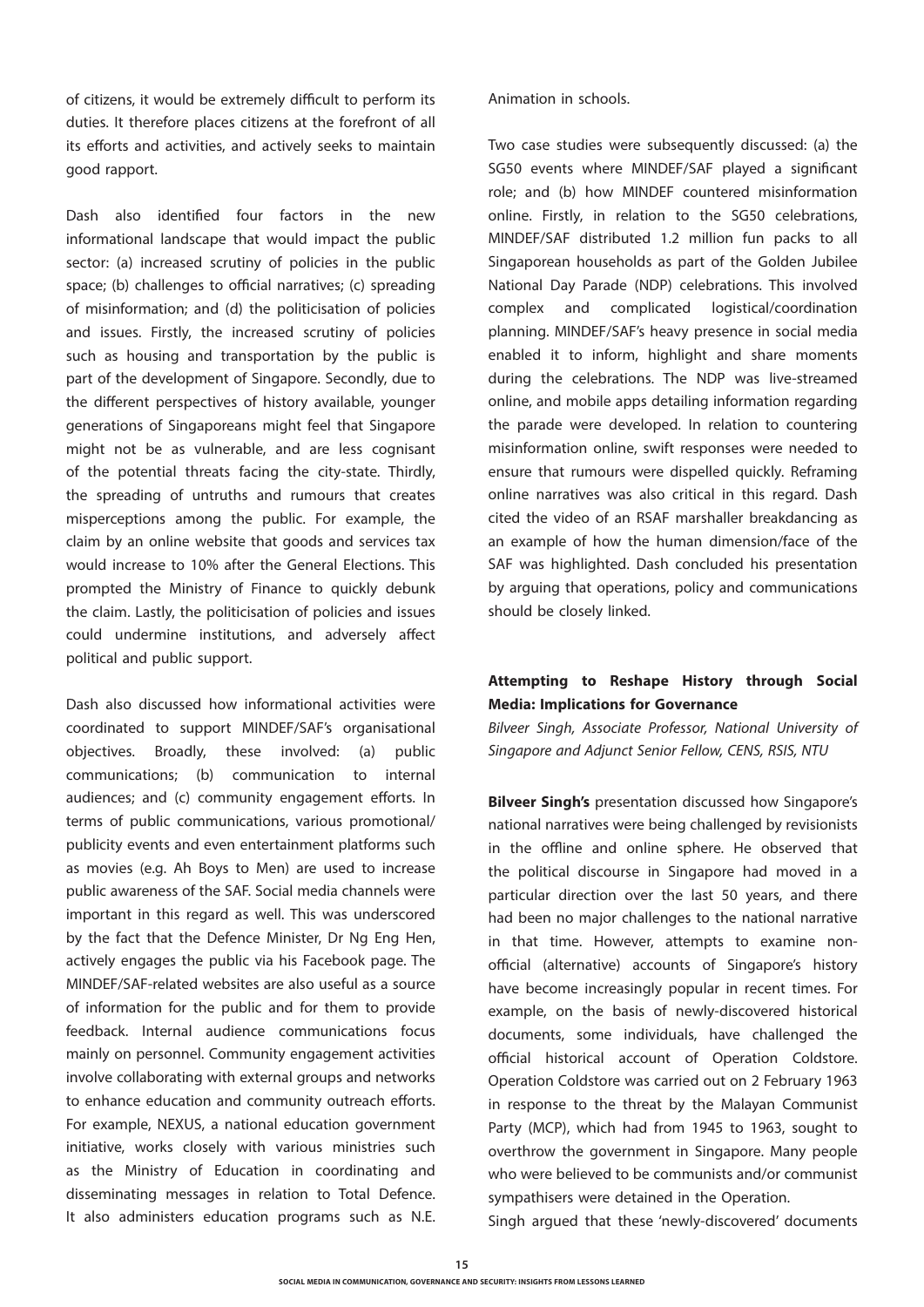were open to misinterpretation as they were devoid of context, and that recent research published by ISEAS in 2015 had provided an in-depth analysis of the incident, which disproved the revisionists' claims. Furthermore, it is the rejection of this counter-claim by the revisionists, which suggests they may have a broader political agenda.

Singh then discussed how some individuals were employing social media to advocate for and generate awareness of alternative interpretations of Singapore's history. The Living with Myths project for example, was started by several historians to contest popular Singapore narratives. The historians argue that these national narratives are myths as they "render history useful for non-historical pursuits". Facebook is one of the main social media platforms used to promote the group's activities create awareness about events/issues, conduct outreach and engagement activities, promote agendas and shape views.

The possible consequences of perpetuating alternative national narratives were a concern for Singh. For instance, as Singapore had enjoyed many decades of peace and prosperity, many, and in particular, the younger generation, could be lulled into a false sense of security. By forgetting and/or dismissing the lessons learned from historical challenges, especially those pertaining to national security, the overall resiliency of the nation could be adversely affected if a major crisis like a terrorist attack occurred in the future.

Singh suggested that novel approaches to teaching history were necessary to motivate young people to take an interest in a customarily dry subject. He also suggested that the release of national archive documents relating to controversial events in Singapore's history and encouraging more in-depth research into these events were useful. He cautioned the audience against ignoring the political agendas of some groups as they attempted to recast national narratives by reinterpreting historical events.

#### **Discussion**

A participant observed that it was challenging to measure the effectiveness and success of communication initiatives since the outcomes were often subjective, and enquired if there were specialised techniques/ approaches for doing so. A speaker admitted that this was challenging especially since the process was circular, from thinking about the measurements related to issues, to the search for an appropriate analytical method to understand causality. In this regard, social media and online communications were perhaps easier to measure quantitatively via analytics. However, the data produced may not be reflective of whether the campaign/programme/etc. actually met communication objectives. The speaker emphasised that data analysis should not take precedence over qualitative methods of acquiring insights to better understand target audiences.

A participant observed that existing national narratives were not resonating with millennials and enquired if meta-narratives needed to be adjusted. The participant also asked if there was space for competing narratives to exist. A speaker replied that internal threats to Singapore did exist but were not apparent. As such, the meta-narrative remained largely relevant but required occasional adjustment. The speaker also argued that it was important that future generations realise that even in times of peace, Singapore did face international and domestic threats. And awareness of these threats and their complexities should be made known through education.

Another speaker added that it was important to look beyond narratives and focus on the geostrategic and geopolitical realities facing Singapore, such as the limited resources of the country, and being in a region with both geographically and militarily larger neighbouring countries. The idea of vulnerabilities might not resonate as well with the population when the county was experiencing success, but the speaker stressed that it was crucial to continue highlighting the vulnerabilities of Singapore. The speaker added that the Singapore story comprised several narratives rather than a single one. He opined that no individual or organisation could own a narrative even in the online realm, and there would always be individuals with newer perspectives/views. The challenge is to find new and innovative ways to convey the lessons of the past. The speaker felt that the younger generation was interested in Singapore's history, and how this was taught to them was important.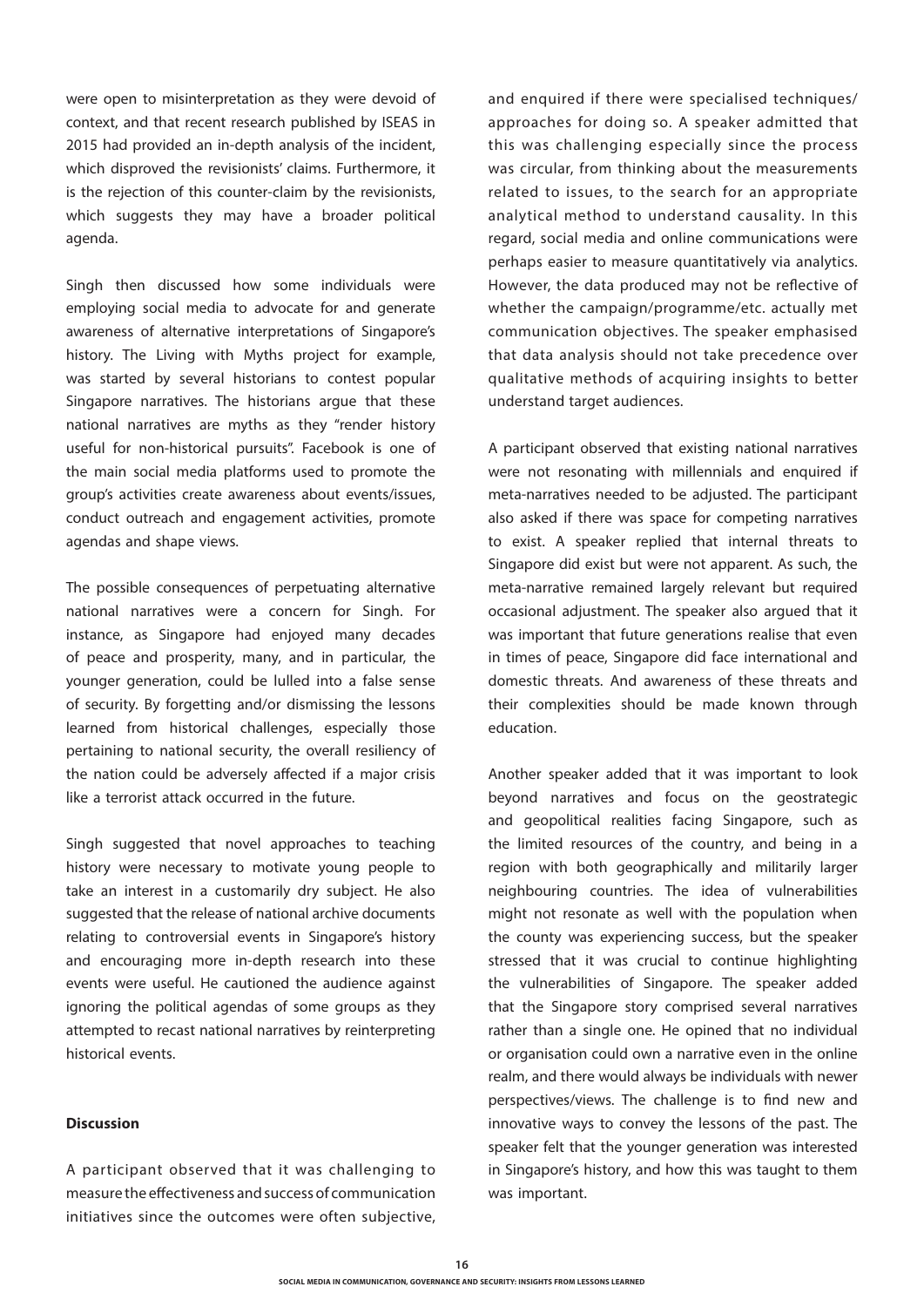# **PANEL 4 Dealing with Information and Misinformation on Social Media**

## **Social Media and Online Child Predators: What Investigations Reveal**

*Keshav S. Dhakad, Regional Director, IP & Digital Crimes Unit (DCU), Microsoft Asia*

**Keshav S. Dhakad's** presentation focussed on Microsoft's initiatives pertaining to online safety. He began by stating that Microsoft was determined to maximise desirable online experiences, while minimising undesirable ones, for instance, actively trying to protect children in cyberspace. He argued that digital citizenship was necessary to combat illegal online activity.

Dhakad identified how misuse of the Internet was occurring specifically through the 4 Cs: Content, Contact, Conduct, and Commerce. In terms of Content, anonymity afforded to individuals had resulted in the availability and proliferation of questionable material such as hate speech, terrorist propaganda, extremist literature and so on. Contact referred to unwelcome or unwanted solicitation online, such as spam and chat messages from unknown and often dubious sources. According to Dhakad, it is easy for criminals to track and target an individual from data available online. Children, he pointed out, were one of the most vulnerable groups. This was because their naiveté made them easy targets for predators, cyberbullies and scammers. The Conduct of criminals is also significant, as this often involves IP theft, piracy, harassment, as well as information-gathering on potential victims including children. Dhakad observed that as the online footprints of children had increased over the years, it was now easier for predators to target their victims. Commerce referred to the commercialisation of data in cyberspace whereby individuals sold, revealed and/or exchanged personal data of individuals.

Dhakad then discussed how Microsoft was using technology to combat criminal behaviour online, and in particular, child exploitation. PhotoDNA for example, is a free tool to help stop child exploitation images from being shared online by converting such "images into a common black-and-white format and uniform size, [and] then [dividing] the image into squares. A numerical value that represents the unique shading found within each square is then assigned to the image". "Together, these numerical values represent the PhotoDNA signature or hash of an image, which can then be compared against signatures of other images. While the technology cannot be used to identify a person or object in an image, nor can it be used to recreate an image, it can be used to find copies of a given image with incredible accuracy and at scale across the 1.8 billion images shared online every day, even when the images themselves have been altered". Once an illegal image has been detected, a report can be made to the National Center for Missing and Exploited Children (NCMEC) and/or other relevant agencies. Microsoft collaborates with NCMEC and other international agencies, and reported images are added to the NCMEC database so that analysts can track and create profiles of both proliferators and consumers of such images. PhotoDNA has been shared "with more than 100 companies worldwide, including Facebook, Twitter, Kik, and Flipboard".

Dhakad concluded by reminding the audience that that the dualistic nature of the Internet will continue to drive both growth and innovation in digital technology, but at the same time, also result in increases in illegal activities.

#### **Social Bots and Social Media Analysis – Insights from the Private Sector**

*Ashwin Reddy, CEO, Fiords, and former Chief Media Strategy Officer, Kantar Group*

**Ashwin Reddy's** presentation focussed on how social bots were increasingly used to manipulate online information, and subsequently, human/user behaviour. He used the example of how social media was used as a tool for mobilisation as well as a tool for disseminating misinformation in the social disturbances in Mexico City. Activists had used social media platforms to mobilise and communicate, and were thus able to avoid police blockades and to inform other protesters not to enter the protest zone. However, this method of communication was compromised when a large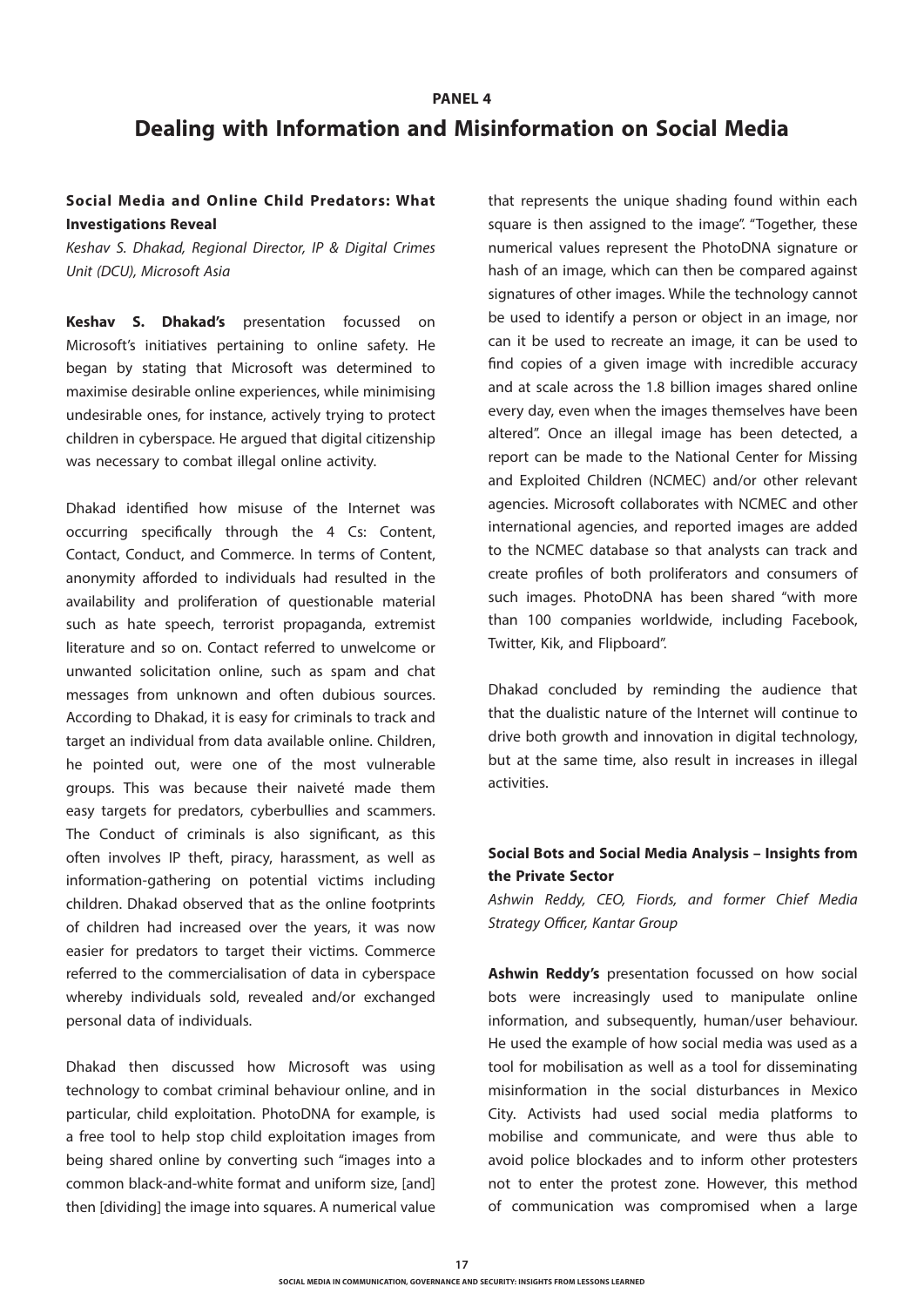number of users seemingly began to tweet gibberish on the Twitter account used by the activists. As a result, activists were unable to avoid the police blockades. It was later suspected that these "users" were actually bots.

Bots are algorithms designed to mimic human actions and behaviour on social media platforms. The sophistication of the bots varies, and less complex versions can be developed and/or acquired easily. The ability to create fake identities, which explains how bots appear 'human', is also easy to do (e.g., websites such as fakenamegenerator.com). Reddy admitted that it was very difficult to detect a bot even for IT security companies. Bots have reportedly been used by both private and public sector entities. Reddy cited an example where bots were used to skew survey results to favour a particular outcome.

Reddy then talked about some basic techniques on how to detect bots on Twitter. First, bots often shared links to fraudulent websites and drove traffic to them. Second, looking for verified Twitter accounts was another method to identify bots as authentication procedures were harder to mimic. Third, bots post prolifically (e.g., more than 120 tweets a day), which exceeds normal human usage.

In closing, Reddy discussed if bots could be used for positive purposes. He emphasised that bots were a dual-use technology, and highlighted that bots have been used to trawl the Internet for smart content and infiltrate online extremist communities. With regard to infiltration, bots could pretend to be users of the 'right' social demographic that extremists were targeting, and subsequently help disseminate anti-extremist material once it gains access to the closed social media group/site. Potentially, these bots could also transmit intelligence that otherwise would not have been obtainable.

#### **The Majority Illusion in Social Networks**

*Kristina Lerman, Project Leader, Information Science Institute, University of Southern California*

**Kristina Lerman's** presentation discussed social perceptions on the Internet, and how attitudes and norms could be shaped/influenced by peers on social media. Lerman argued that perceptions derived from reading friends' sentiments on social media were often incorrect. To illustrate, Lerman observed that many respondents indicated that they believed their friends to be better drinkers than they actually were.

Lerman explained that this phenomenon is related to the Friendship Paradox, an observation by sociologist Scott Feld in 1999, which states that on average, an individual's friends have more friends than them. In contemporary times, this paradox is observable and holds true for online social networks as well. For instance, research in 2013 conducted by the speaker and her colleagues showed that the paradox applied to more than 95% of Twitter users. Moreover, two new paradoxes were identified: the virality paradox, which states that one's friends receive more viral content than one, on average; and (b) the activity paradox, which states that one's friends are more active than one, on average (i.e., they receive more viral content than one, and send out more viral content on average). [editor's note: practical implications include: (a) analysis of users' friends rather than user generates better insights; (b) influencer(s) can be identified; and (c) information overload will invariably result, suggesting that alternative methods of communication are needed to better target the audience.

Lerman then talked about the majority illusion, where a small number of highly connected individuals can skew the perception of many. "In a social network, this illusion may cause people to reach wrong conclusions about how common a behaviour actually is, leading them to accept as a norm, a behaviour that is globally rare". She also discussed the related phenomenon of social contagion, where people act in a certain way based on the behaviour of those in their network.

Lerman hypothesised that the majority illusion is so pervasive that even a small percentage can yield a large effect on social networks. This effect would be greater in models where there are a few highly connected hubs and high degree nodes. The effect is also amplified by individuals who are perceived to be more popular and active. Lerman said that the effect is also amplified among disassortative networks.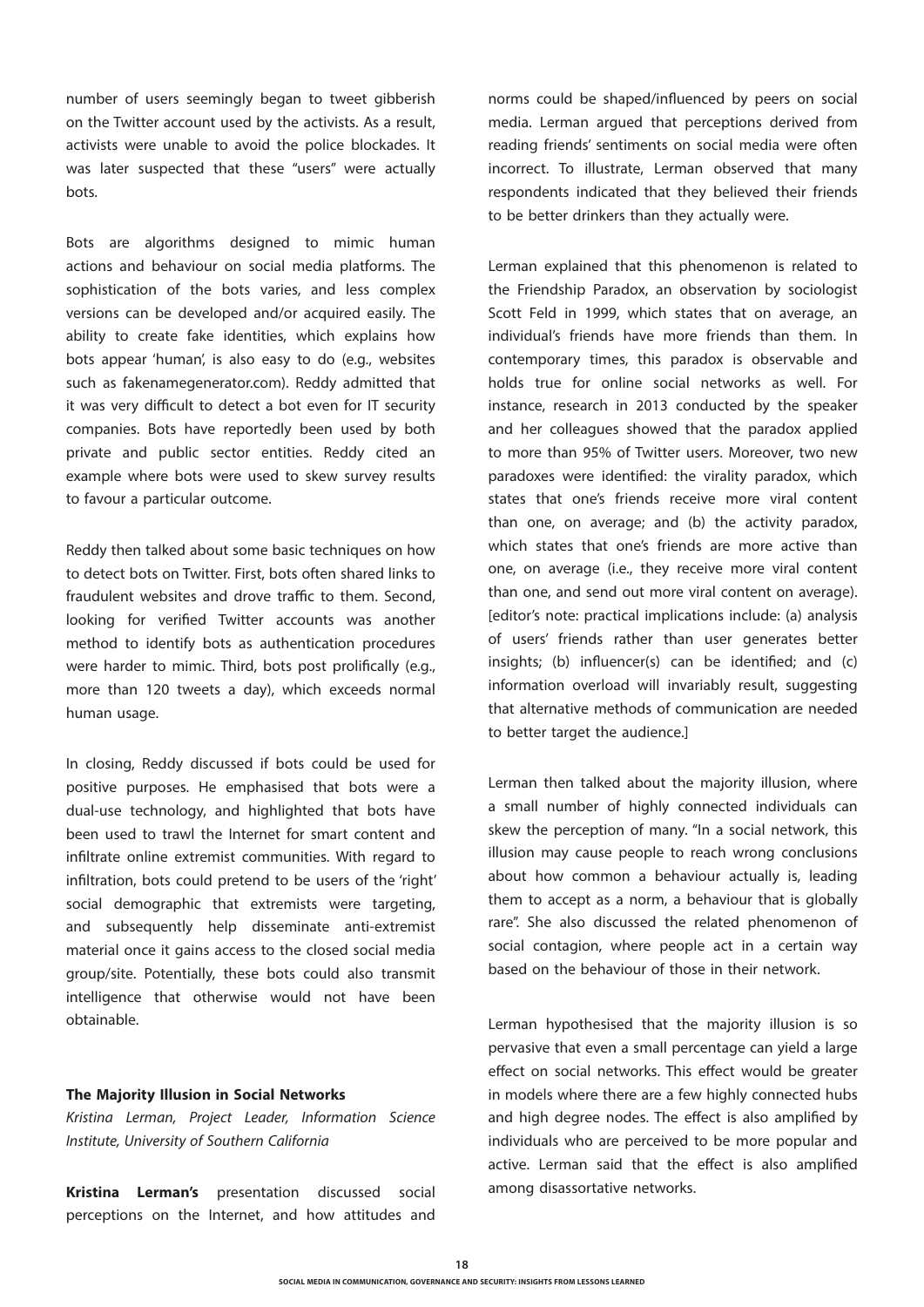In conclusion, Lerman observed that the majority illusion may be able to explain why support for seismic events such as the Arab Spring and push for same sex marriages may have surged in recent years. The friendship paradox may have skewed the social perception in support of these movements, and caused the seemingly rapid shift in support levels.

## **Mitigating Misinformation Spread on Micro-blogging Web Services using TweetCred**

*Ponnurangam Kumaraguru, Associate Professor, Indraprastha Institute of Information Technology, India*

**Ponnurangam Kumaraguru's** presentation focused on dealing with misinformation generation on social media apps particularly during emergencies/disasters. He observed that Twitter is increasingly being used as a source of real-time information, but such information was, at times, unreliable. Using the Mumbai bombings as an example, he observed that incorrect information about the number of blasts had created unnecessary panic. Similarly, in the Boston Marathon bombing, misleading and incorrect information had resulted in misidentification of suspects, the spread of rumours as well as caused unnecessary distress.

Kumaraguru explained that during crises, the dissemination of accurate information is not as quick because investigations are still ongoing. In this period when there is a lack of information, it is easy for misinformation to be generated and spread. This is especially so on social media as individuals (directly/ indirectly affected by the crises) are anxious for information. Improvements are therefore needed in terms of: (a) reducing the time needed to push out credible and accurate information; and (b) reducing the occurrences of misinformation immediately following a crisis.

Kumaraguru then introduced TweetCred (TC), which "is a real-time, web-based system to assess credibility of content on Twitter". "The system provides a credibility rating between 1 to 7 for each tweet on the Twitter timeline. The score is computed using a supervised automated ranking algorithm, trained on human labels obtained using crowdsourcing that determines credibility of a tweet based on more than 45 features. The system considers various factors to determine credibility such as, the tweet content, properties of the user who posted the tweet, external URLs or pictures shared in the tweet. TC functions as a plug-in of Google Chrome, and was jointly developed by the Qatar Computing Research Institute (QCRI) and the Precog Research Group at the Indraprastha Institute of Information Technology Delhi (IIITD).

TC is still undergoing tests, and while it shows promise in terms of assigning "automatic credibility ratings to users on a large scale", there are challenges that have to be addressed such as human biases and the context of the tweet.

#### **Discussion**

A participant asked about the extent of online child abuse. The speaker replied that the depravity was extremely troubling. The problem required the involvement of multi-stakeholders across borders as there were multiple social media platforms that were being used. The speaker added that victimisation was an extremely sensitive and complicated issue. Even if victims are identified and informed of how their photos or those of their children had been compromised, they sometimes refuse to communicate or cooperate due to the trauma of the revelation.

A participant asked how social media platforms and networks could guard against bots that inundated users with spam. The speaker replied that although spam prevention features were now common, these were not fool proof. Malware are becoming more sophisticated every day, and can easily exploit loopholes on social media platforms despite spam blocking.

A participant asked if bots could be used for positive purposes. The speaker replied that there were weather bots that provided users with alerts, information and updates on the weather at a particular location. The user tweets a bot on Twitter, and the bot replies with the requested information.

A participant asked if bots could be used to counter negativity online. The speaker replied that this was possible but warned that it could be quite challenging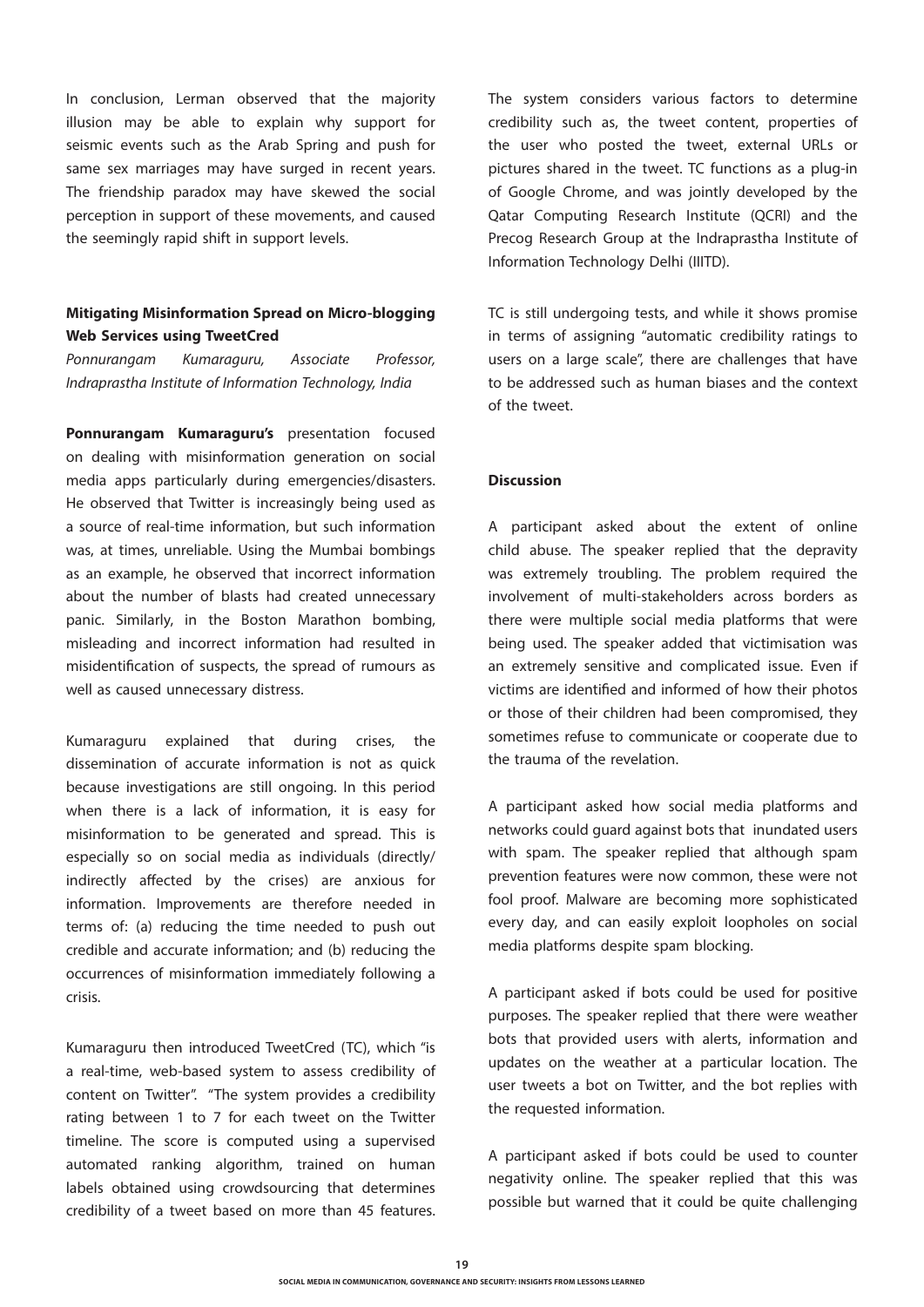to convince users that the messages were from a credible and human source.

A participant asked whether individual choices were premised on the perceived preferences of friends in social network structures. A speaker replied that this was observable in many cases whereby social practices are strongly influenced and driven by the behaviour of others. Another participant enquired if the effects of social influence or contagion might change if social media becomes more immersive, for example with the introduction of virtual reality (VR) technology. The speaker replied that social media usage involves cognitive constrains or heuristics, affecting decisions as to what to pay attention to on social media. Such cognitive aspects are extremely important in understanding social media use, but in the VR space, this becomes more complicated due to the increase in cognitive processing required in such an environment.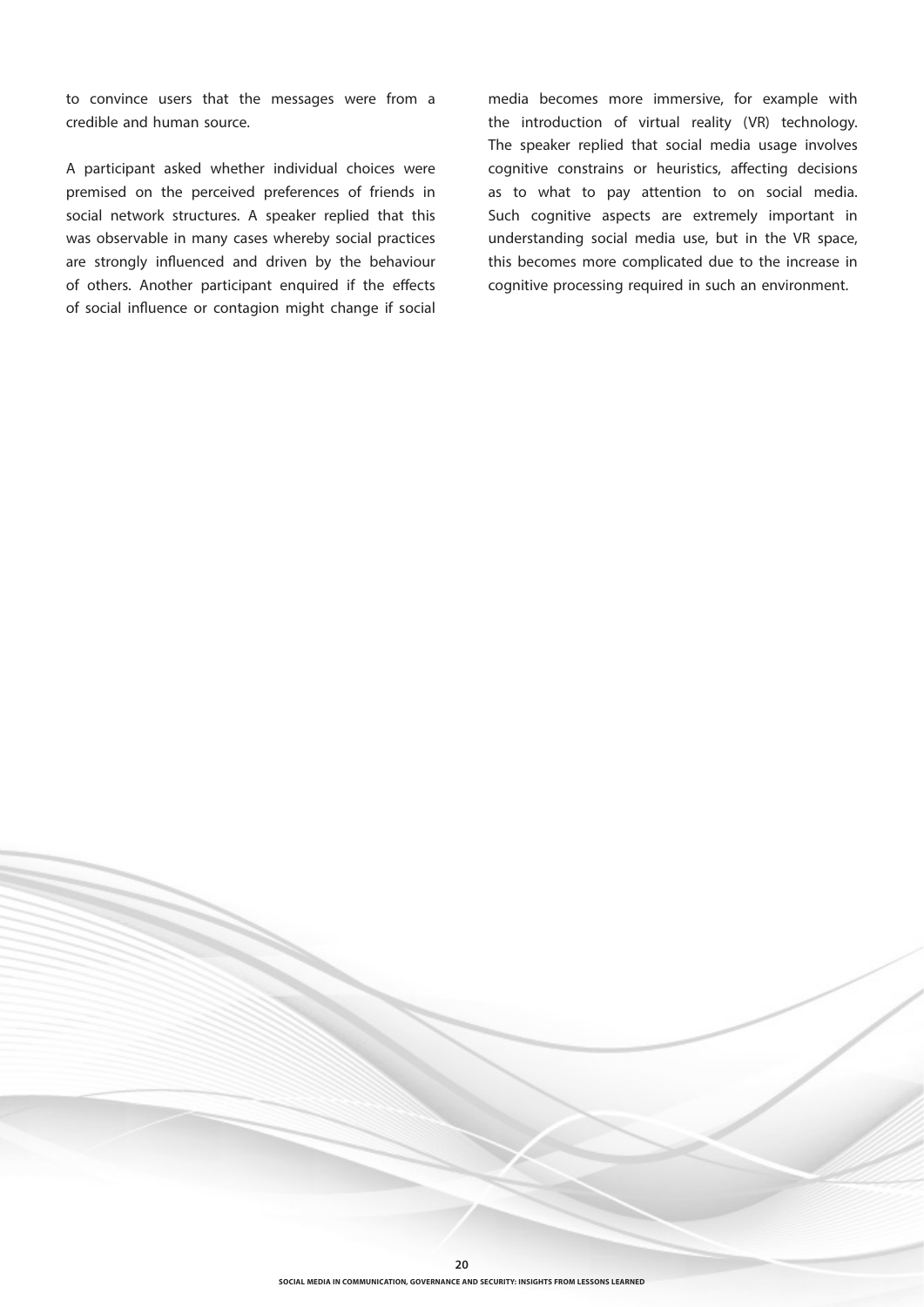# **PANEL 5 Social Media in Analysis and Investigation**

#### **The Love Trap: Using Dating Apps for Sexual Offences**

*Alexis Loh, NUS and Majeed Khader, Deputy Director Police Psychological Services Division, Concurrently Director, Home Team Behavioural Sciences Centre*

**Alexis Loh** began by discussing trends related to sexual offences and mobile phone apps. Dating apps (created by both Singaporean and foreign developers), such as Paktor and Tinder, had increased in popularity due in part to the anonymity afforded to users and the ability of users to curate their profiles. However, the ability to obscure one's identity also enabled individuals to use such apps to commit crime (e.g., love scams). With regard to sexual offences, date rape and child grooming were the most prevalent crimes that involved mobile phone apps in Singapore.

Loh then talked about how investigating sexual offences nowadays incorporated both online and offline (physical) approaches. For instance, in a case of date rape, the digital footprints of the suspect can be reconstructed through "smartphone forensics", which recovered information and location data from the suspect's mobile device. Established forensic methods such as swabbing or examining a victim's post-attack injuries were used concurrently as well.

The psychology behind online dating was also discussed to explain the appeal of dating apps. According to the "Social Compensation" perspective, online dating provides socially inept individuals with a medium to interact with less inhibition. Online dating provides users opportunities to compensate for their real-world dating anxiety. On the other hand, the "Rich-Get-Richer" perspective looks at the motives for online dating by socially competent users. Individuals with low dating anxiety and greater social skills look at online dating as a complementary tool to further maximise their ability to fulfil their sexual needs.

Loh observed that perpetrators often commit sexual offences through the confluence of a victim's risk factors and situational risk. Victims with histories of emotional distress and/or mental health issues can be more vulnerable to sexual offences. Situational risk, or the context where the victim and perpetrator coexist, was also deemed important. For date rape, the presence of drugs and alcohol along with the misinterpretation of social cues can lead to heightened situational risk. For child grooming, the lack of parental control proved to be the most significant form of situational risk. Loh stressed that the interaction between victim and situational risk should be met by authorities with holistic assessments of an online dater's digital characteristic and his/her risk profile.

Loh concluded with several recommendations. From a legal standpoint, she argued that there should be more stringent penalties imposed on individuals who deliberately misrepresent themselves on dating apps. In terms of education, she argued that more initiatives to raise awareness of the potential risks of using dating apps should be developed. For instance, police and school partnerships could be made to promote safer surfing habits among youth. There should be sex education programmes that should cover taboo subjects like sexual orientation. Parental awareness of dating app-enabled sexual offences should also be promoted.

## **Stealing More Than Just Your Heart: Online Love Scams**

*Yee Zhi Wei, NTU and Majeed Khader, Deputy Director Police Psychological Services Division, Concurrently Director, Home Team Behavioural Sciences Centre*

**Yee Zhi Wei** began by defining online love scams (OLS) as a type of online fraud where "scammers prey on those looking for romantic connections online. After gaining the trust and affection of their victims, scammers ask for monetary help for various reasons". According to statistics gathered from Singapore, there had been a 143 percent increase in OLS between 2013 and 2014. For 2014 alone, it was estimated that financial losses due to OLS totalled S\$8.8M. Yee remarked that there were two factors which could have led to the increasing number of scams in Singapore: (a) high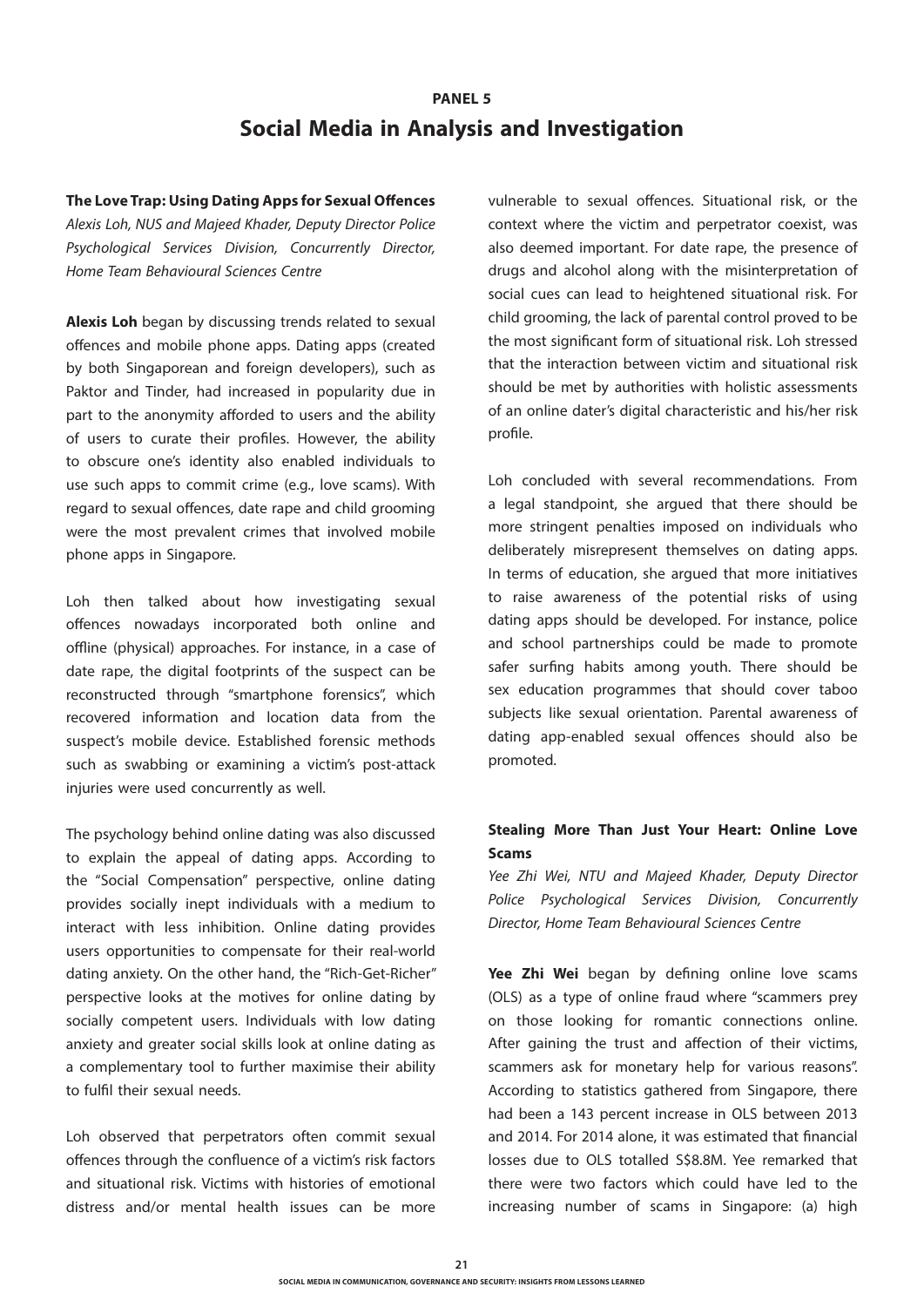internet penetration rate; and (b) the growing number of single, unmarried individuals.

Love scammers, Yee revealed, do not operate alone but in concert with a syndicate. The scammers typically come from countries such as Nigeria and the Philippines. The "executor" of the scam, that is, the person who corresponds with the victim, takes instruction from an "organiser". The organiser, in turn, controls the "enforcer" who blackmails the victim and is also the "money mover".

The usual modus operandi of scammers involves persuading the victim to send out small amounts of money initially before asking for a larger amount. In some cases, the scammers request small tokens and trinkets from the victims first, so as to not arouse suspicion. These paltry requests enable the scammers to assess the willingness of victims to make more substantive transfers in the future.

Victims are often Singaporean women aged 40 to 50 years old. These women would typically be single or divorced, coming from mixed educational backgrounds. From a psychological perspective, several factors increased "victim susceptibility". Based on prior research, victims often are afflicted with pre-existing issues such as low self-control and lack of pre-meditation. Victims would also often exhibit a tendency to idealise their prospective partners as people brought to them via "fate" or "destiny".

Interestingly, scammers rationalise their actions to presumably alleviate their feelings of guilt. Some adopt a "denial of the victim" approach, stressing that the scam was a ruse and was not deliberately intended to cause emotional harm. Others adopt a "denial of injury" approach where a scammer assures himself/herself that the victim was rich enough to absorb the financial loss.

Yee recommended several policy initiatives to counter the proliferation of OLS. First, she advocated greater public awareness through media campaigns. While there were already advertisements calling for greater vigilance against love scams, Yee pointed out how they can be further improved by using more concise language and providing more detailed information to avoid scams. Second, Yee stressed the importance of law enforcement agencies to collaborate more closely with online dating site operators. Finally, supporting interventions available to victims of OLS must cover both the financial and emotional losses incurred.

## **Using Social Media to Investigate Crimes: Insights from the Singapore Police Force**

*Teo Wee Meng, Head, Technology Crime Investigation Branch, Criminal Investigation Department*

**Teo Wee Meng** began by explaining that in Singapore what is often termed as "cybercrime" involves two types of illicit activities. First, are "cyber-enabled" crimes, which are ordinary criminal acts incorporating the use of information technologies such as social media. The second, the focus of Teo's presentation, involved "high end" incidents such as attacks against websites and other digital infrastructure.

In Singapore, the most high-profile cybercrime case to date involved the defacement of websites by a hacker called James Raj Arokiasamy aka "The Messiah". Arokiasamy claimed that he was part of the online hacktivist group Anonymous. Prior to his arrest, Arokiasamy was responsible for the defacement of several websites of Singaporean private and public sector organisations such as the Ang Mo Kio Town Council, the Singapore Arts Museum, and even the Straits Times. On 5 November 2013, Arokiasamy threatened to launch a massive cyberattack against the Singapore government in an Anonymous-styled video.

Arokiasamy was arrested on 4 November 2013 by the Malaysian police in Kuala Lumpur. His initial success in defacing websites made him "cocky", and as such, failed to conceal his online activities effectively. Arokiasamy had also used fairly simple intrusion techniques, which made it easier for investigators to pick up the trail.

Teo discussed several lessons learned. First, he stressed the importance of engaging "friendly forces", i.e., other government agencies and private companies who could help in identifying and tracking suspects in cyberspace. Second, collaboration with other security agencies was important. He reiterated the necessity of forging closer ties between police forces as exemplified by the joint efforts by the Singaporean and Malaysian law enforcers to apprehend Arokiasamy. Third, the lax security practices of end users were a major concern. Human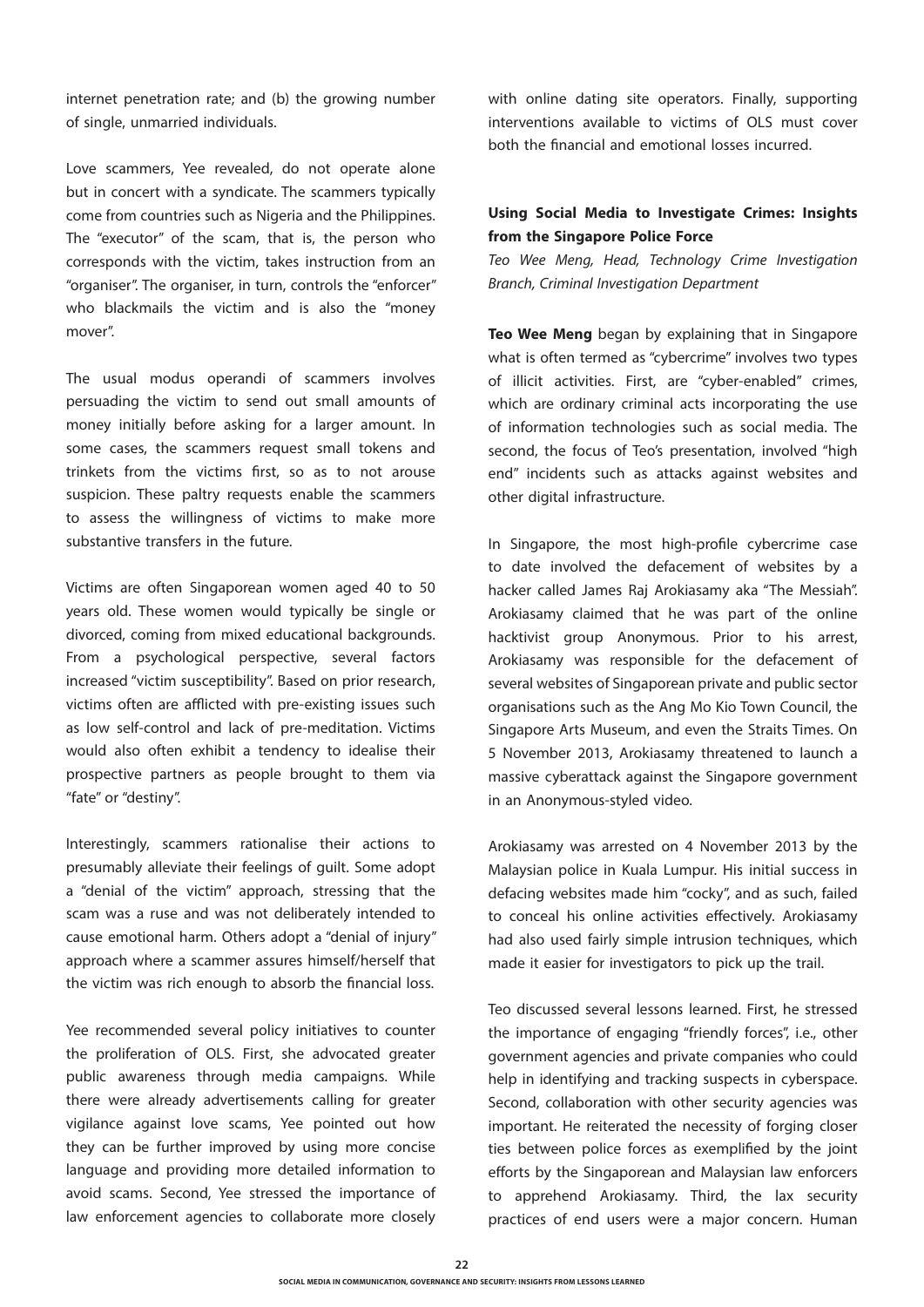failure was often the cause of security breaches, with proper procedures often being neglected in the name of convenience.

#### **Discussion**

A participant enquired if the SPF had the capabilities to investigate crimes involving more sophisticated encryption. The speaker, using The Messiah case as illustration, replied that it would have taken longer for the SPF to track Arokiasamy had he used "onion router" software to encrypt his online activities.

A participant asked what made Singaporeans vulnerable to love scams. The speaker remarked that the ageing population of Singapore or the "silver tsunami" could be a major factor. As the number of senior citizens needing companionship increased, the larger the pool of people to exploit.

A subsequent question was posed on incidents where victims were scammed more than once. The speaker replied that re-victimisation could occur when a victim remained in a state of denial, falsely believing that his/ her newfound online relationship was genuine.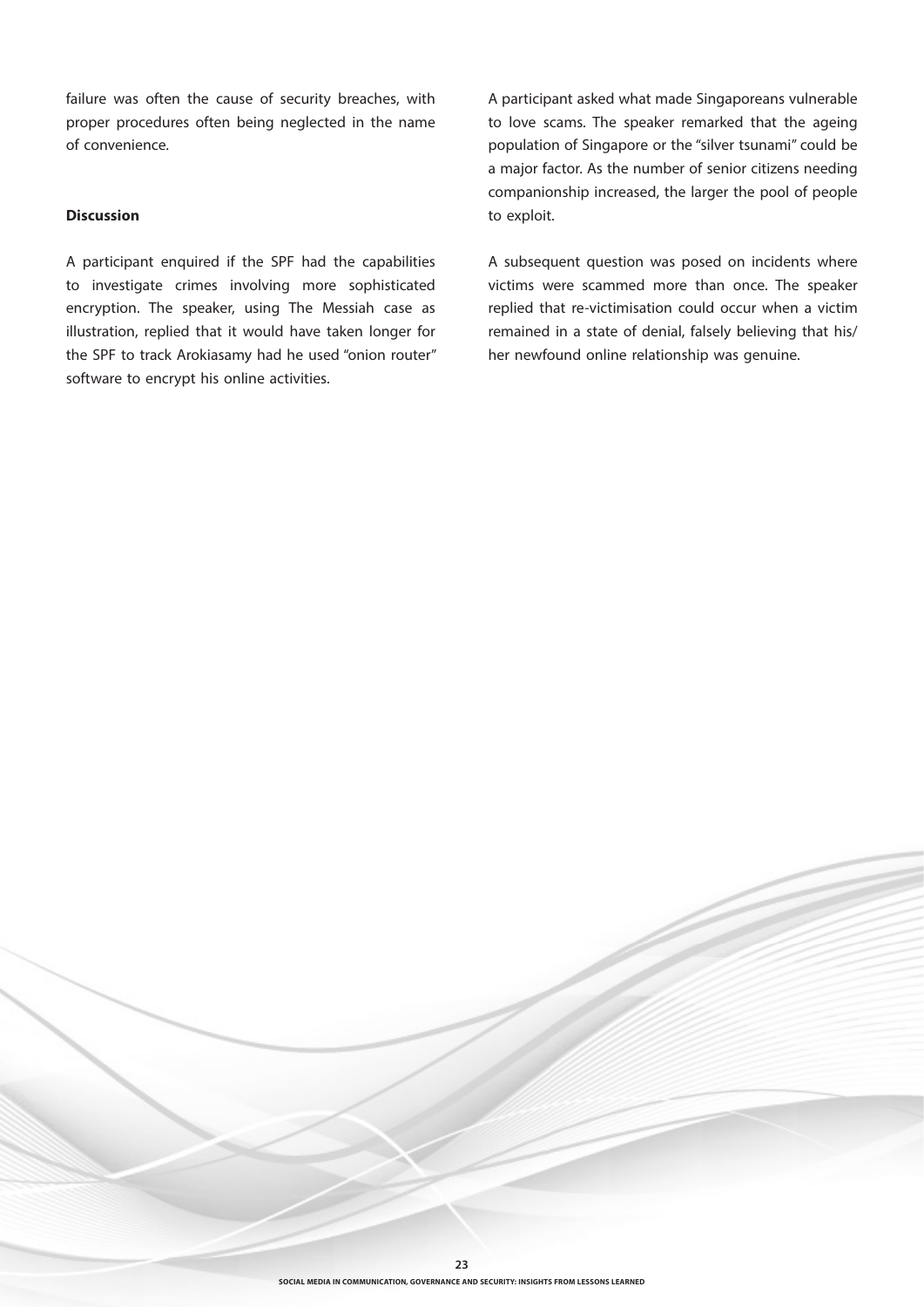## **PROGRAMME**

#### **Thursday, 5 November 2015**

0830 – 0900hrs **Registration** *Venue : Taurus & Leo Ballroom Foyer, Level 1*

- 0900 0915hrs **RSIS Corporate Video + Welcome Remarks** *by* **Shashi Jayakumar,** *Head, Centre of Excellence for National Security (CENS), RSIS, NTU*
- 0915 0950hrs **Keynote Address** *Chair:* **Shashi Jayakumar,** *Head, Centre of Excellence for National Security (CENS), RSIS, NTU*

#### *Speaker :*

**Social Media in Communication, Governance and Security: What Should we be Focusing on?** *by*  **David Epstein,** *Vice President of Corporate and Regulatory Affairs, Optus, Australia* 

0950 – 1030hrs **Panel 1: The New Media Landscape: Existing Trends and Foreseeable Futures** Chair :

> **Shashi Jayakumar,** *Head, Centre of Excellence for National Security (CENS), RSIS, NTU*

*Speakers :* 

**The Tech Revolution in Media** *by* **Marc Lourdes,** *Editor-in-Chief, Yahoo Singapore*

**Enhancing Public Trust: SMRT's Experience** *by* **Patrick Nathan,**  *VP Corporate Information and Communication, SMRT*

1030 – 1045hrs **Networking Break** *Venue : MMB Foyer, Level 1*

#### 1045 – 1200hrs **Interactive Syndicate Discussions**

**Syndicate 1** *Venue : Aquarius Ballroom, Level 1*

**Syndicate 2** *Venue : Gemini Ballroom, Level 1*

**Syndicate 3** *Venue : Pisces Ballroom, Level 1*

- 1200 1330hrs **Lunch** *Venue : Capricorn Ballroom, Level 1*
- 1330 1430hrs **Panel 2: Insights to Navigate the New Media Landscape** *Chair :*  **Caitríona H. Heinl,** *Research Fellow,*

*Centre of Excellence for National Security (CENS), RSIS, NTU* 

#### *Speakers :*

**Shaping Constructive Opinions Online** *by* **Bertha Henson,** Consulting Editor, The Middle Ground

**Revealing the Hidden Good: Dealing with Negativity Online** *by* **Wu Jie Zhen,** *Executive Director, The Hidden Good*

**Effective Storytelling and Influencing Online** *by* **Meera Jane Navaratnam,** *Digital Strategy Consultant, Accenture*

#### 1430 – 1545hrs **Interactive Syndicate Discussions**

**Syndicate 1** *Venue : Aquarius Ballroom, Level 1*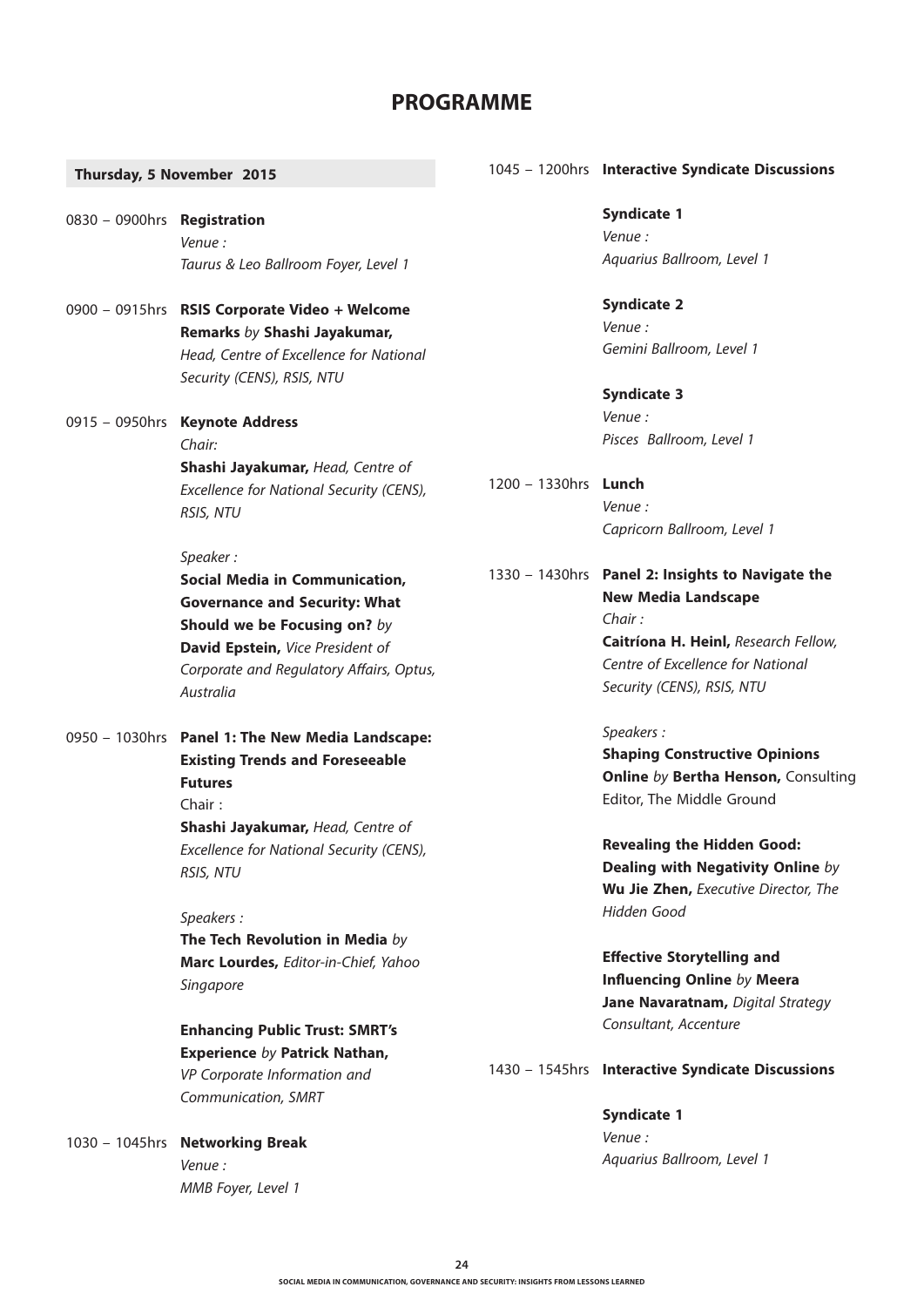**Syndicate 2** *Venue : Gemini Ballroom, Level 1*

**Syndicate 3** *Venue : Pisces Ballroom, Level 1*

1545 – 1600hrs **Networking Break** *Venue : MMB Foyer, Level 1*

1600 – 1720hrs **Panel 3: Governance** *Chair :*  **Kumar Ramakrishna,** *Head of Policy Studies, Office of the Executive Deputy Chairman, RSIS, NTU*

#### *Speakers :*

**Managing Full Spectrum Communications - Experience from the Cross-government Space**  *by* **Emily Hands,** *Head of National Security Communications, PMO, UK* 

## **Strategic Communication and Governance: The MINDEF Perspective** *by* **Dinesh Vasu Dash,**  *Director (Information), Information Directorate, MINDEF, Singapore*

## **Attempting to Reshape History through Social Media: Implications for Governance** *by* **Bilveer Singh,**  *Associate Professor, National University of Singapore and Adjunct Senior Fellow,*

*CENS, RSIS, NTU*

**Regular Q & A**

1720hrs **End of Day 1**

1800 – 2030hrs **Workshop Dinner (By Invitation Only)** *Venue : Peach Blossom, Level 5*

 **Friday, 6 November 2015**

0900 – 0930hrs **Registration** *Venue : MMB Foyer, Level 1*

0930 – 1050hrs **Panel 4: Dealing with Information and Misinformation on Social Media**  *Chair:*

> **Norman Vasu,** *Deputy Head, Centre of Excellence for National Security (CENS), RSIS, NTU*

#### *Speakers :*

**Social Media and Online Child Predators: What Investigations Reveal** *by* **Keshav S. Dhakad,** *Regional Director, IP & Digital Crimes Unit (DCU), Microsoft Asia*

**Social Bots and Social Media Analysis – Insights from the Private Sector** *by* **Ashwin Reddy,** CEO, Fiords and former Chief Social Media Strategy Officer, Kantar Group

**The Majority Illusion in Social Networks** *by* **Kristina Lerman,**  *Project Leader, Information Sciences Institute, University of Southern Californi*

**Mitigating Misinformation Spread on Micro-blogging Web Services using TweetCred** *by* **Ponnurangam Kumaraguru,** *Assistant Professor, Indraprastha Institute of Information Technology, India*

1050 – 1115hrs **Networking Break**  *Venue* : *MMB Foyer, Level 1* 

#### 1115 – 1300hrs **Interactive Syndicate Discussions**

**Syndicate 1** *Venue : Aquarius Ballroom, Level 1*

**Syndicate 2** *Venue : Gemini Ballroom, Level 1*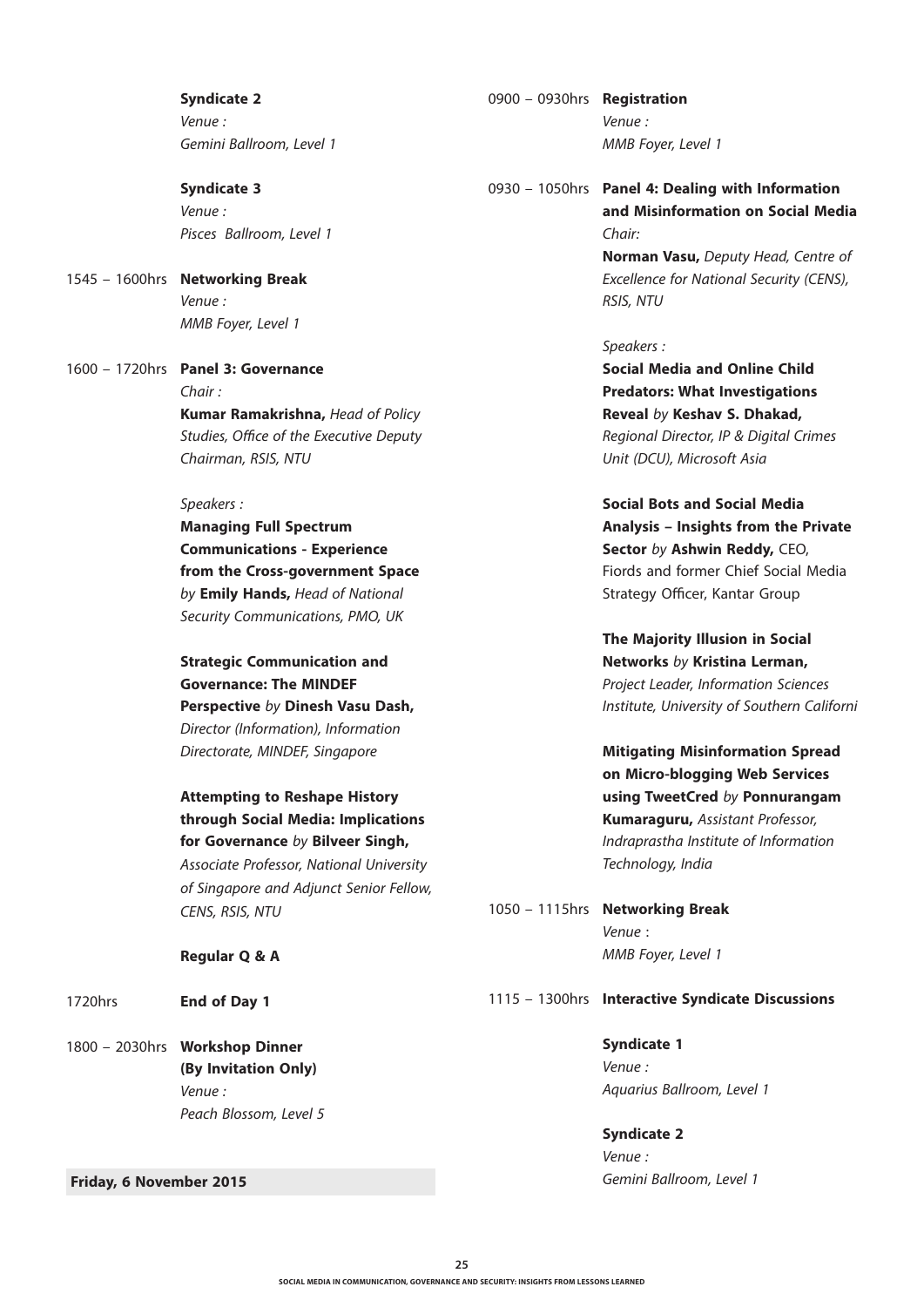**Syndicate 3** *Venue : Pisces Ballroom, Level 1*

**Syndicate 4** *Venue : Libra Ballroom, Level 1*

1300 – 1400hrs **Lunch**  *Venue : Capricorn Ballroom, Level 1*

1400 – 1545hrs **Panel 5: Social Media in Analysis and Investigation** *Chair :*  **Damien D. Cheong,** *Coordinator, Homeland Defence Programme and Research Fellow, Centre of Excellence for National Security (CENS), RSIS, NTU* 

*Speakers :* 

**The Love Trap: Using Dating Apps for Sexual Offences** *by* **Alexis Loh,** *NUS and* **Majeed Khader,** *Deputy Director Police Psychological Services Division, Concurrently Director, Home Team Behavioural Sciences Centre*

**Stealing More Than Just Your Heart: Online Love Scams** *by* **Yee Zhi Wei,**  *NTU and* **Majeed Khader,** *Deputy Director Police Psychological Services Division, Concurrently Director, Home Team Behavioural Sciences Centre*

**Using Social Media to Investigate Crimes – Insights from the Singapore Police Force** *by* **Teo Wee Meng,** *Head Technology Crime Investigation Branch, Criminal Investigation Department*

#### **Regular Q & A**

- 1545 1600hrs **Networking Break** *Venue : MMB Foyer, Level 1*
- 1600hrs **End of Day 2**
- 1830 2030hrs **Closing Dinner (by Invitation Only)** *Venue : AquaMarine, Level 4*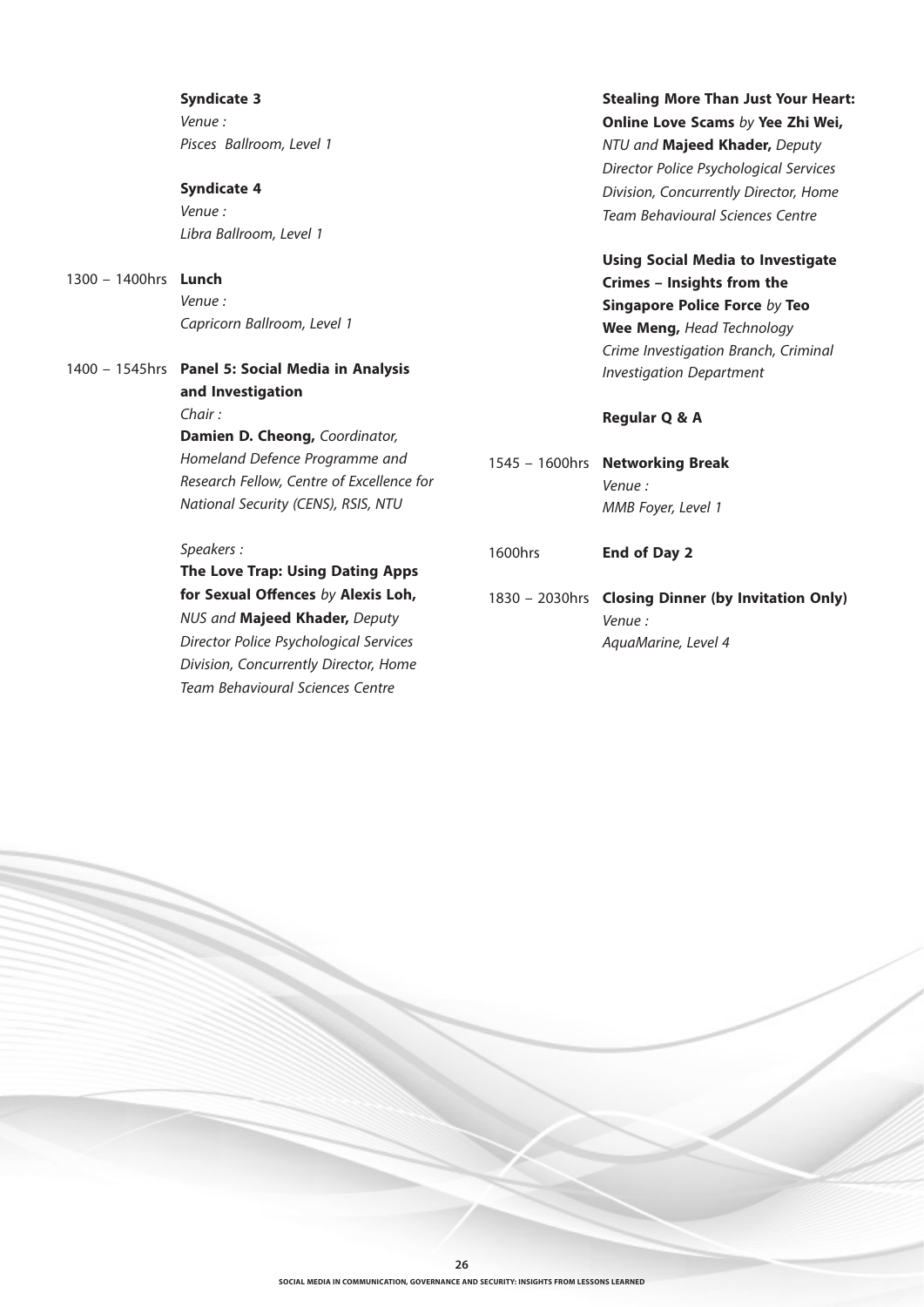# **LIST OF SPEAKERS AND CHAIRPERSONS**

#### **SPEAKERS**

## **Keshav S. Dhakad** Regional Director, IP & Digital Crimes Unit (DCU), Microsoft Asia

**Dinesh Vasu Dash** Director (Information), Information Directorate, MINDEF

**David Epstein** Vice President, Corporate and Regulatory Affairs, Optus, and former Chief-of-Staff, Kevin Rudd Govt. Australia

**Emily Hands** Head of National Security Communications, PMO, UK

**Bertha Henson** Consulting Editor, The Middle Ground

#### **Majeed Khader**

Deputy Director Police Psychological Services Division, Concurrently Director, Home Team Behavioural Sciences Center

#### **Ponnurangam Kumaraguru**

Assistant Professor, Indraprastha Institute of Information Technology, India

#### **Kristina Lerman**

Project Leader, Information Sciences Institute, University of Southern California

#### **Alexis Loh**

Fourth year psychology undergraduate, National University of Singapore

**Marc Lourdes** Editor-in-Chief, Yahoo Singapore

**Patrick Nathan** VP Corporate Information and Communication, SMRT

**Meera Jane Navaratnam** Digital Strategy Consultant, Accenture **Ashwin Reddy**

CEO, Fiords and former Chief Social Media Strategy Officer, Kantar Group (India)

#### **Bilveer Singh**

Associate Professor, National University of Singapore and Adjunct Senior Fellow, CENS, RSIS, NTU

#### **Teo Wee Meng**

Head Technology Crime Investigation Branch, Criminal Investigation Department

**Wu Jie Zhen** Executive Director, The Hidden Good

## **Yee Zhi Wei**

Final year psychology undergraduate, Nanyang Technological University, Singapore

## **CHAIRPERSON**

#### **Damien D. Cheong**

Coordinator, Homeland Defence Programme and Research Fellow, Centre of Excellence for National Security (CENS), S. Rajaratnam School of International Studies (RSIS), NTU

#### **Caitríona H. Heinl**

Research Fellow, Centre of Excellence for National Security (CENS), S. Rajaratnam School of International Studies (RSIS), NTU

#### **Shashi Jayakumar**

Senior Fellow and Head, Centre of Excellence for National Security (CENS), S. Rajaratnam School of International Studies (RSIS), NTU

#### **Kumar Ramakrishna**

Associate Professor and Head of Policy Studies in the Office of the Executive Deputy Chairman, S. Rajaratnam School of International Studies (RSIS), NTU

#### **Norman Vasu**

Senior Fellow and Deputy Head, Centre of Excellence for National Security (CENS), S. Rajaratnam School of International Studies (RSIS), NTU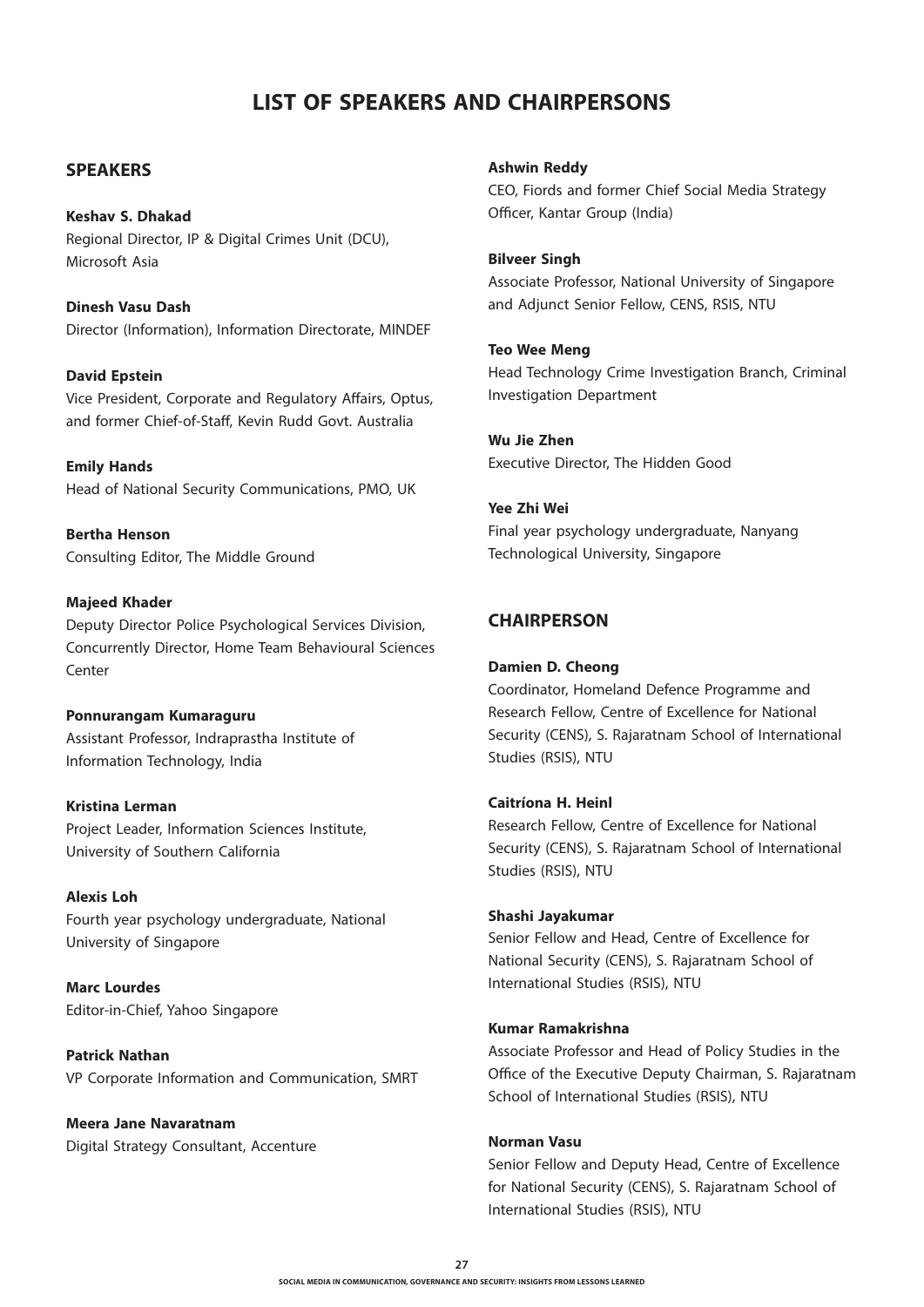## **ABOUT CENS**

The **Centre of Excellence for National Security (CENS)** is a research unit of the S. Rajaratnam School of International Studies (RSIS) at the Nanyang Technological University, Singapore.

Established on 1 April 2006, CENS raison d'être is to raise the intellectual capital invested in strategising national security. To do so, CENS is devoted to rigorous policy-relevant analysis across a range of national security issues.

CENS is multinational in composition, comprising both Singaporeans and foreign analysts who are specialists in various aspects of national and homeland security affairs. Besides fulltime analysts, CENS further boosts its research capacity and keeps abreast of cutting edge global trends in national security research by maintaining and encouraging a steady stream of Visiting Fellows.

# **ABOUT RSIS**

The **S. Rajaratnam School of International Studies (RSIS)** is a professional graduate school of international affairs at the Nanyang Technological University, Singapore. RSIS' mission is to develop a community of scholars and policy analysts at the forefront of security studies and international affairs. Its core functions are research, graduate education and networking. It produces cutting-edge research on Asia Pacific Security, Multilateralism and Regionalism, Conflict Studies, Non-Traditional Security, International Political Economy, and Country and Region Studies. RSIS' activities are aimed at assisting policymakers to develop comprehensive approaches to strategic thinking on issues related to security and stability in the Asia Pacific.

For more information about RSIS, please visit www.rsis.edu.sg.

# **ABOUT NSCS**

The **National Security Coordination Secretariat (NSCS)** was set up in the Prime Minister's Office in July 2004 to facilitate national security policy coordination from a Whole-Of-Government perspective. NSCS reports to the Prime Minister through the Coordinating Minister for National Security (CMNS). The current CMNS is Deputy Prime Minister and Minister for Home Affairs Mr Teo Chee Hean.

NSCS is headed by Permanent Secretary (National Security and Intelligence Coordination). The current PS (NSIC) is Mr Benny Lim, who is concurrently Permanent Secretary (National Development) and Permanent Secretary (Prime Minister's Office).

NSCS comprises two centres: the National Security Coordination Centre (NSCC) and the National Security Research Centre (NSRC). Each centre is headed by a Senior Director.

The agency performs three vital roles in Singapore's national security: national security planning, policy coordination, and anticipation of strategic threats. It also organises and manages national security programmes, one example being the Asia-Pacific Programme for Senior National Security Officers, and funds experimental, research or start-up projects that contribute to our national security.

For more information about NSCS, visit http://www.nscs.gov.sg/